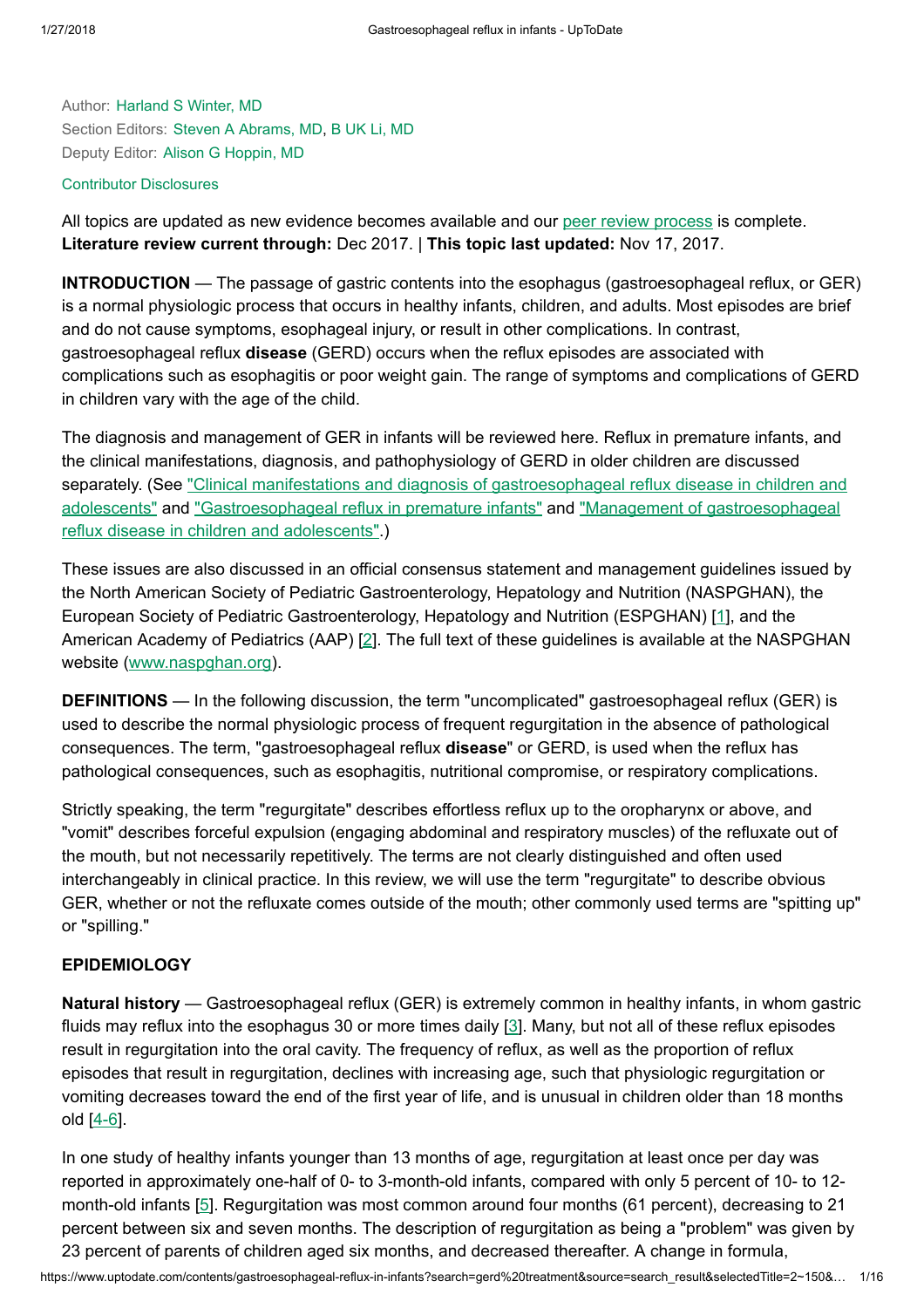thickening of feedings, termination of breast-feeding, and use of medication to treat regurgitation were reported by parents to be beneficial in some children. In almost all children with regurgitation that is considered to be a problem by their parents, the condition improves and usually resolves by the end of the first year of life [\[6](https://www.uptodate.com/contents/gastroesophageal-reflux-in-infants/abstract/6)].

Association of reflux with GERD — Although the relationship between requrgitation during childhood and the subsequent development of GERD has not been well studied, one report suggested that frequent episodes of regurgitation during infancy may be associated with an increased likelihood of having GERD symptoms in later childhood [[7\]](https://www.uptodate.com/contents/gastroesophageal-reflux-in-infants/abstract/7). The study included 693 children who were followed for the first two years of life and were then recontacted 8 to 11 years later. Children who had a history of frequent regurgitation (defined as >90 days of "spilling" during the first two years of life) were significantly more likely to report GERD symptoms during follow-up at nine years of age (relative risk 2.3, 95% CI 1.3-4.0).

GERD occasionally leads to esophageal strictures or Barrett's esophagus. These complications occur primarily in children with esophageal dysmotility secondary to repaired esophageal atresia. Children with cystic fibrosis are also more likely to have these problems because they have chronic cough which induces reflux and, when combined with impaired buffering capacity of their saliva, results in prolonged acid exposure in the distal esophagus. (See "Clinical manifestations and diagnosis of gastroesophageal reflux disease in children and adolescents", section on ['Clinical manifestations'.\)](https://www.uptodate.com/contents/clinical-manifestations-and-diagnosis-of-gastroesophageal-reflux-disease-in-children-and-adolescents?sectionName=CLINICAL+MANIFESTATIONS&anchor=H6&source=see_link#H6)

The prevalence and clinical risk factors for GERD in children are discussed in a separate topic review. (See "Clinical manifestations and diagnosis of [gastroesophageal reflux](https://www.uptodate.com/contents/clinical-manifestations-and-diagnosis-of-gastroesophageal-reflux-disease-in-children-and-adolescents?sectionName=Prevalence&anchor=H4&source=see_link#H4) disease in children and adolescents", section on 'Prevalence'.)

CLINICAL APPROACH — The evaluation of an infant with frequent regurgitation focuses on determining if the symptom is caused by underlying pathological disease, and if the reflux is causing secondary complications. In the majority of infants, a focused history and physical examination will confirm that the reflux is uncomplicated, and little further evaluation or intervention is required.

The first step in the evaluation is to determine if the infant has any warning signs that would suggest an underlying disorder other than gastroesophageal reflux disease (GERD), as outlined below. The second step is to determine if the infant has secondary complications of the reflux, such as esophagitis or failure to thrive. This step is guided by whether the infant has associated problems with weight gain, feeding refusal, irritability, and/or gross blood in the emesis or occult blood in the stool.

Warning signals of underlying pathology — The presence of warning signals suggests that an infant's reflux may be related to an underlying gastrointestinal or systemic disease that may be associated with regurgitation or vomiting ([table](https://www.uptodate.com/contents/image?imageKey=PEDS%2F61133&topicKey=PEDS%2F5876&search=gerd+treatment&rank=2%7E150&source=see_link) 1) [[1,8\]](https://www.uptodate.com/contents/gastroesophageal-reflux-in-infants/abstract/1,8). These findings should prompt further evaluation. Warning signals include:

- Symptoms of gastrointestinal obstruction or disease
	- Bilious vomiting
	- Gastrointestinal bleeding: hematemesis, hematochezia\*
	- Consistently forceful vomiting
	- Onset of vomiting after six months of life\*
	- Constipation
	- Diarrhea
	- Abdominal tenderness, distension
	- Recurrent pneumonia (raises possibility of tracheoesophageal fistula)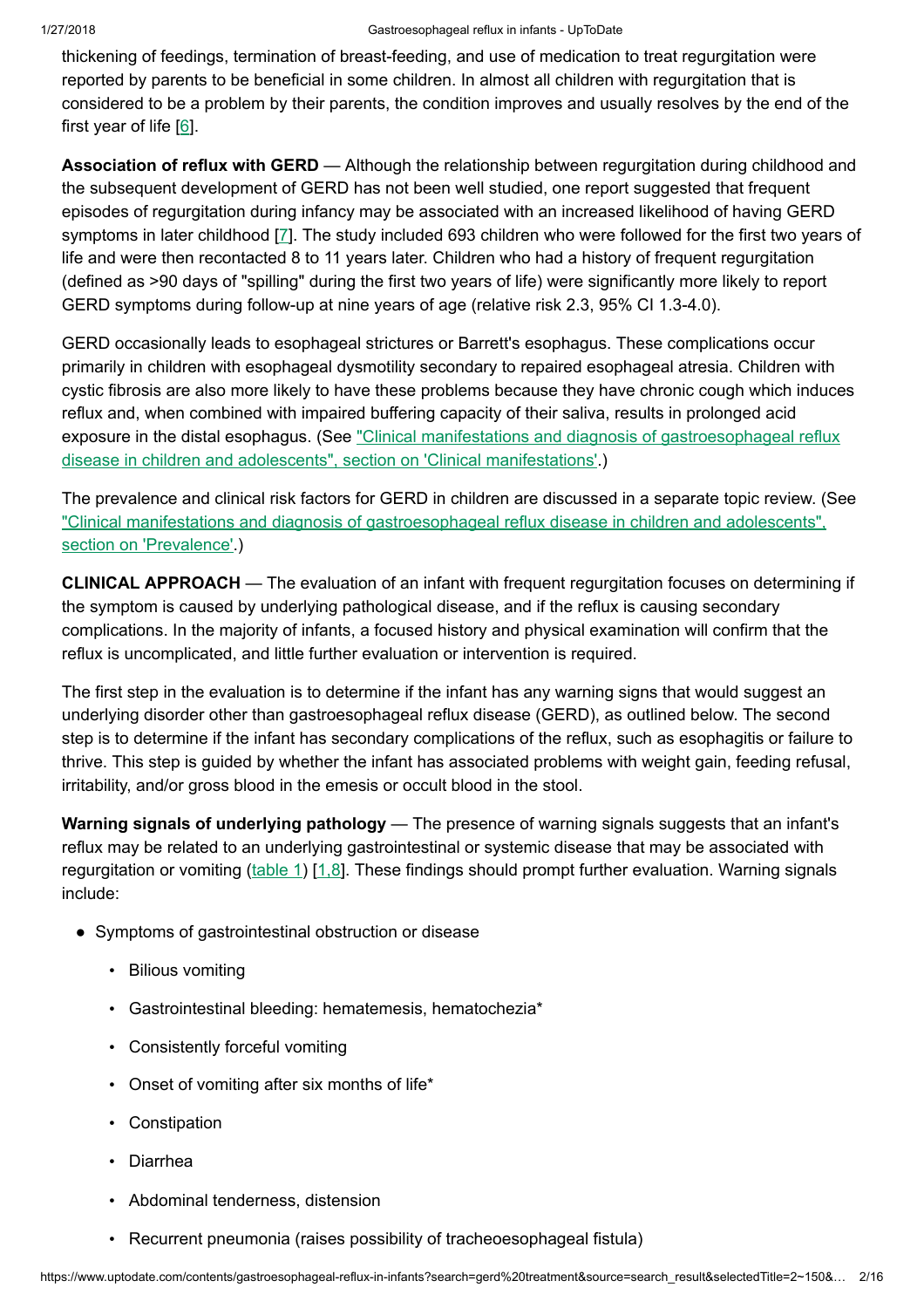- Symptoms or signs suggesting systemic or neurologic disease
	- Hepatosplenomegaly
	- Bulging fontanelle
	- Macrocephaly or microcephaly
	- Seizures
	- Hypotonia or hypertonia (eg, cerebral palsy)
	- Stigmata of genetic disorders (eg, Trisomy 21)
	- Chronic infections (eg, HIV)
- Nonspecific symptoms
	- Fever
	- Pneumonia\*
	- Lethargy
	- Failure to thrive\*
	- \* may also be a consequence of GERD

Management by presenting symptoms — If warning signs are absent, the evaluation and management of the infant depends on the type and severity of associated [symptoms,](https://www.uptodate.com/contents/image?imageKey=PEDS%2F62732&topicKey=PEDS%2F5876&search=gerd+treatment&rank=2%7E150&source=see_link) as shown in the algorithm (algorithm 1) and detailed below.

Uncomplicated gastroesophageal reflux — In most infants presenting with frequent regurgitation, warning signals will be absent. If the infant also has good weight gain, feeds well, and is not unusually irritable, he or she can be considered to have "uncomplicated" gastroesophageal reflux (GER) and not GERD [\[2,9](https://www.uptodate.com/contents/gastroesophageal-reflux-in-infants/abstract/2,9)]. Such infants are sometimes referred to as "happy spitters." The history and physical examination usually are sufficient for establishing the diagnosis, and specific laboratory testing is not required.

Education and reassurance of the infant's parents are appropriate (see ['Information](https://www.uptodate.com/contents/gastroesophageal-reflux-in-infants?search=gerd%20treatment&source=search_result&selectedTitle=2~150&usage_type=default&display_rank=2#H27) for patients' below). The infant should be reevaluated periodically for the appearance of other new symptoms or warning signals. The regurgitation usually resolves by one year of age. If the symptoms worsen or do not improve by the time the child is 18 to 24 months of age, the child should be reevaluated; if possible, a pediatric gastroenterologist should be consulted. (See "Clinical manifestations and diagnosis of [gastroesophageal reflux](https://www.uptodate.com/contents/clinical-manifestations-and-diagnosis-of-gastroesophageal-reflux-disease-in-children-and-adolescents?source=see_link) disease in children and adolescents".)

If the family's quality of life is affected by the infant's regurgitation, or if the infant has nasal congestion or difficulty sleeping because of regurgitation while supine, conservative measures to improve the symptoms may be worthwhile. These include a trial of thickened feeds, upright positioning after feeds, or a limited twoweek trial of a hypoallergenic diet (because intolerance of cow's milk or other dietary protein may have similar symptoms). Even in infants with frequent regurgitation, prone positioning for sleep is not [recommended](https://www.uptodate.com/contents/gastroesophageal-reflux-in-infants?search=gerd%20treatment&source=search_result&selectedTitle=2~150&usage_type=default&display_rank=2#H20) because of an increased risk for sudden infant death syndrome (SIDS). (See Lifestyle changes' below.)

Reflux and poor weight gain — Poor weight gain is occasionally caused by GERD, but may be a symptom of a variety of other physiologic or psychosocial disorders. Such infants should first be evaluated for adequacy of caloric intake and problems with swallowing ([algorithm](https://www.uptodate.com/contents/image?imageKey=PEDS%2F62732&topicKey=PEDS%2F5876&search=gerd+treatment&rank=2%7E150&source=see_link) 1). If the caloric intake is adequate, the infant should be evaluated for causes of regurgitation and weight loss other than GERD. An upper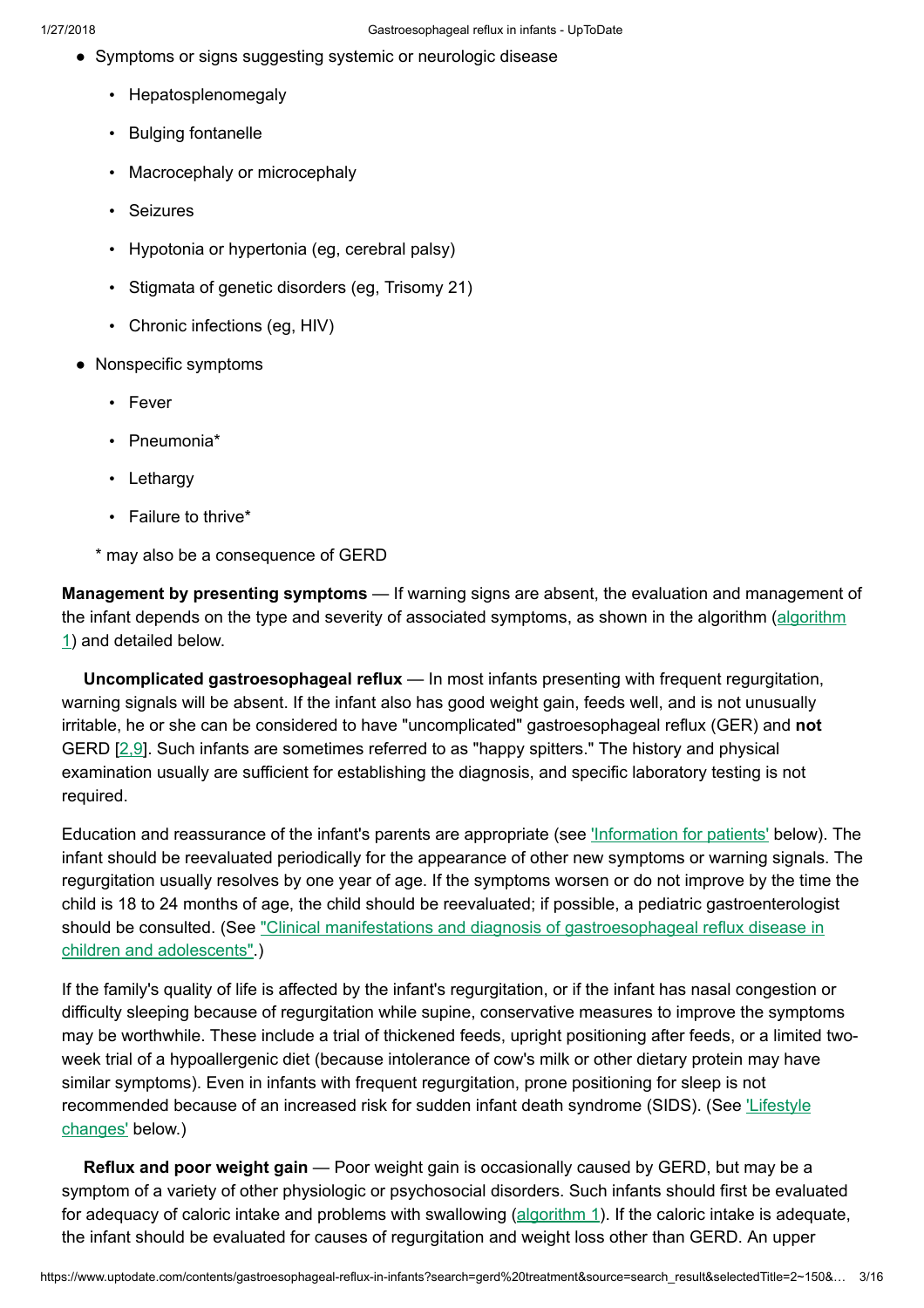#### 1/27/2018 Gastroesophageal reflux in infants - UpToDate

gastrointestinal series should be performed to exclude anatomic abnormalities; note that this study is intended to exclude anatomic abnormalities, and is not useful to exclude or confirm the diagnosis of GERD. If there is a clinical suspicion of pyloric stenosis (eg, persistent forceful vomiting developing during the first few months of life), pyloric ultrasonography is the preferred initial test (see ['Radiographic](https://www.uptodate.com/contents/gastroesophageal-reflux-in-infants?search=gerd%20treatment&source=search_result&selectedTitle=2~150&usage_type=default&display_rank=2#H507464728) studies' below). Laboratory testing should include stool testing for occult blood, complete blood count, electrolytes, and a review of newborn screening tests. In older infants who have been exposed to wheat, rye, or barley, serologic screening for celiac disease should be performed (preferably immunoglobulin A antibodies against tissue transglutaminase [IgA-tTG], which is often done with a total IgA to rule out false-negative testing due to IgA deficiency). Other serological tests may be useful when evaluating children who are IgA deficient or younger than two years of age. (See ["Diagnosis](https://www.uptodate.com/contents/diagnosis-of-celiac-disease-in-children?source=see_link) of celiac disease in children".)

In selected cases with severe failure to thrive or other concerning symptoms, additional evaluation to screen for metabolic diseases may include serum electrolytes, glucose, ammonia, liver function tests, urinalysis, urine ketones, and urine reducing substances. (See "Inborn errors of metabolism: Metabolic emergencies", section on ['Initial evaluation'.\)](https://www.uptodate.com/contents/inborn-errors-of-metabolism-metabolic-emergencies?sectionName=INITIAL+EVALUATION&anchor=H366024&source=see_link#H366024)

GER and poor weight gain also may be caused by food protein-induced gastrointestinal disease. This has been called "cow's milk protein intolerance" because cow's milk protein is the most common trigger. In most cases only the rectum or colon are affected (proctocolitis), and this is not associated with GER or poor weight gain. However, in some cases the small intestine is involved, with more extensive symptoms (food protein-induced enteropathy, or food protein-induced enterocolitis syndrome [FPIES]). To investigate this possibility, we suggest an empiric two-week trial of a milk-free diet in most infants with GER, and particularly in those with poor weight gain, gross or occult rectal bleeding, eczema, or a strong family history of atopic disease. If there is not a clear response to the diet change during the trial, other diagnoses and treatments should be explored. About 30 percent of children who are intolerant of cow's milk also do not tolerate soy protein. (See ['Milk-free](https://www.uptodate.com/contents/gastroesophageal-reflux-in-infants?search=gerd%20treatment&source=search_result&selectedTitle=2~150&usage_type=default&display_rank=2#H21) diet' below and "Food [protein-induced](https://www.uptodate.com/contents/food-protein-induced-proctocolitis-of-infancy?source=see_link) proctocolitis of infancy" and "Food proteininduced enterocolitis syndrome (FPIES)", section on 'Allergic food [protein-induced](https://www.uptodate.com/contents/food-protein-induced-enterocolitis-syndrome-fpies?sectionName=Allergic+food+protein-induced+proctocolitis+and+enteropathy&anchor=H7082251&source=see_link#H7082251) proctocolitis and enteropathy'.)

If GERD is still suspected after the above evaluation, treatment options include thickening the formula or of expressed breast milk, an increase in the caloric density of the formula, or a limited trial of suppression of gastric acidity [[10\]](https://www.uptodate.com/contents/gastroesophageal-reflux-in-infants/abstract/10). (See *'Lifestyle [changes'](https://www.uptodate.com/contents/gastroesophageal-reflux-in-infants?search=gerd%20treatment&source=search_result&selectedTitle=2~150&usage_type=default&display_rank=2#H20)* below.)

If an infant fails to respond to these treatment trials or is ill-appearing, evaluation with upper endoscopy may be appropriate. Treatment depends on the gross and histological findings. (See "Clinical manifestations and diagnosis of [gastroesophageal reflux](https://www.uptodate.com/contents/clinical-manifestations-and-diagnosis-of-gastroesophageal-reflux-disease-in-children-and-adolescents?sectionName=Endoscopy+and+histology&anchor=H9&source=see_link#H9) disease in children and adolescents", section on 'Endoscopy and histology' and 'Indications for [pharmacotherapy'](https://www.uptodate.com/contents/gastroesophageal-reflux-in-infants?search=gerd%20treatment&source=search_result&selectedTitle=2~150&usage_type=default&display_rank=2#H59702266) below.)

Occasionally, patients may require hospitalization or enteral feedings. Antireflux surgery is rarely indicated prior to one year of age.

Reflux and feeding refusal — Feeding refusal is occasionally but not commonly caused by GERD. A variety of other disorders, including eosinophilic esophagitis, also rare in infants, can cause feeding refusal, and diagnostic testing should depend on associated symptoms. If a strong suspicion of GERD remains, the evaluation and treatment is similar to that of an infant with reflux and poor weight gain, and an empiric trial of a milk-free diet or a limited trial of drug therapy can be considered ([algorithm](https://www.uptodate.com/contents/image?imageKey=PEDS%2F62732&topicKey=PEDS%2F5876&search=gerd+treatment&rank=2%7E150&source=see_link) 1). A distal ring or web causing esophageal narrowing also could cause feeding refusal.

Reflux and irritability — Irritability and disturbed sleep in infants usually are not caused by acid reflux; these symptoms are nonspecific and can be caused by a variety of non-pathological and pathological conditions. Even in an infant with frequent regurgitation, there is little evidence suggesting that the reflux causes esophageal pain; the common belief that reflux causes pain in infants is largely extrapolated from studies in adults. A few studies have shown an association between reflux as documented by esophageal pH monitoring or esophagitis and measures of apparent discomfort [\[11](https://www.uptodate.com/contents/gastroesophageal-reflux-in-infants/abstract/11)]. However, multiple other studies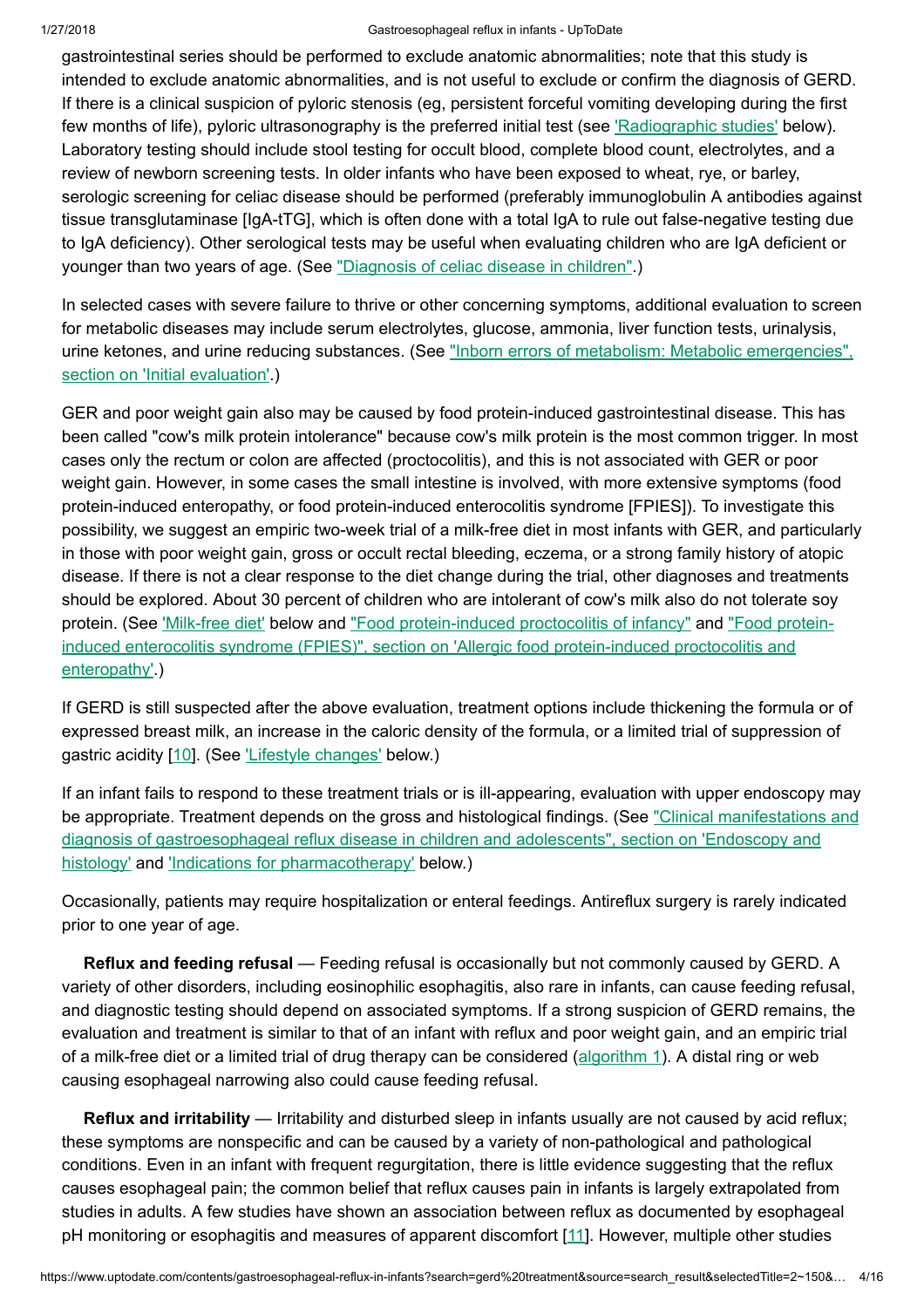have failed to demonstrate an association between irritability and GERD in infants [\[1,12](https://www.uptodate.com/contents/gastroesophageal-reflux-in-infants/abstract/1,12)]. In several placebo-controlled trials of infants presenting with irritability, acid suppression had no effect on symptoms [[10,13-15](https://www.uptodate.com/contents/gastroesophageal-reflux-in-infants/abstract/10,13-15)]. (See 'Arguments against [pharmacotherapy'](https://www.uptodate.com/contents/gastroesophageal-reflux-in-infants?search=gerd%20treatment&source=search_result&selectedTitle=2~150&usage_type=default&display_rank=2#H59702275) below.)

Irritability is more likely to be caused by GERD if the symptom occurs when the infant is regurgitating. Particularly suggestive is the symptom complex of arching of the back, torsion of the neck, and lifting up of the chin, known as Sandifer syndrome; this posturing can be confused with torticollis or seizures. In infants presenting with these symptoms, a careful history should be taken to exclude causes other than reflux. If warning signs are absent and the symptoms seem to be related to reflux, the first step in management includes lifestyle changes (changing to a hypoallergenic formula, thickening feeds, and positioning therapy) or a limited empiric two-week trial of acid suppression therapy [\(algorithm](https://www.uptodate.com/contents/image?imageKey=PEDS%2F62732&topicKey=PEDS%2F5876&search=gerd+treatment&rank=2%7E150&source=see_link) 1) (see 'Lifestyle [changes'](https://www.uptodate.com/contents/gastroesophageal-reflux-in-infants?search=gerd%20treatment&source=search_result&selectedTitle=2~150&usage_type=default&display_rank=2#H20) below). For those infants with severe or persistent symptoms, it may be appropriate to investigate with endoscopy and/or esophageal pH monitoring before empiric intervention.

If sleep disturbance is a prominent complaint, the family may benefit from counseling about establishing healthy sleep patterns in the infant.

Reflux and rectal bleeding — As discussed above, a food protein-induced proctocolitis (or "intolerance") can have a clinical presentation that mimics GERD. This disorder typically presents with rectal bleeding (caused by proctocolitis), with both GER and rectal bleeding, or less commonly with isolated GER. The rectal bleeding associated with food protein-induced proctocolitis is often associated with mucous and has a "string-like" appearance, unlike the bright red blood that is seen with a fissure or ulceration. For this reason, the clinician should inspect the infant's stool for gross and occult blood. To look for an anal fissure, careful inspection of the anal canal with good lighting is necessary. Food protein-induced proctocolitis is somewhat more likely in infants with eczema or a strong family history of atopic disease. For most infants with problematic GER, an empiric trial of a milk- and soy-free diet is an appropriate step, regardless of whether there is rectal bleeding. (See ['Milk-free](https://www.uptodate.com/contents/gastroesophageal-reflux-in-infants?search=gerd%20treatment&source=search_result&selectedTitle=2~150&usage_type=default&display_rank=2#H21) diet' below and "Food [protein-induced](https://www.uptodate.com/contents/food-protein-induced-proctocolitis-of-infancy?source=see_link) proctocolitis of infancy".)

# Symptoms rarely caused by GERD

Apnea or apparent life-threatening events — When an infant presents with an apparent lifethreatening event (ALTE), an association with GER is frequently considered, but rarely established with certainty [[8\]](https://www.uptodate.com/contents/gastroesophageal-reflux-in-infants/abstract/8). An association between reflux and apnea or bradycardia has not been demonstrated convincingly. Even when an episode of GER appears to have immediately preceded the ALTE, the direct cause of the respiratory event is most likely laryngospasm. Although reflux may have triggered laryngospasm, this does not mean that treatment of reflux will prevent similar episodes in the future. Other causes of ALTE, apnea, or cyanosis include neurologic or cardiac disorders. (See "Acute events in infancy including brief resolved [unexplained](https://www.uptodate.com/contents/acute-events-in-infancy-including-brief-resolved-unexplained-event-brue?sectionName=Targeted+evaluation+for+specific+disorders&anchor=H11&source=see_link#H11) event (BRUE)", section on 'Targeted evaluation for specific disorders'.)

Persistent wheezing — Although reflux may be associated with respiratory disorders in infants, including recurrent stridor, chronic cough, recurrent pneumonia, and reactive airway disease, the presence of such symptoms should prompt an evaluation for causes other than GERD. Associations between wheezing and GERD have been demonstrated in adults and in some groups of children, but there is little evidence for this association in infants except for a few non-randomized studies [\[16,17](https://www.uptodate.com/contents/gastroesophageal-reflux-in-infants/abstract/16,17)]. Before considering a trial of empiric treatment for reflux, infants with persistent wheezing should be carefully evaluated for other causes of respiratory symptoms, including a reaction to dietary protein (cow's milk or soy sensitivity), congenital airway anomalies, [hypogammaglobulinemia,](https://www.uptodate.com/contents/evaluation-of-wheezing-in-infants-and-children?source=see_link) and cystic fibrosis (CF). (See "Evaluation of wheezing in infants and children" and ["Assessment](https://www.uptodate.com/contents/approach-to-chronic-cough-in-children?source=see_link) of stridor in children" and "Approach to chronic cough in children".)

# DIAGNOSTIC TESTS

Esophageal pH and impedance monitoring — Esophageal reflux can be quantified by monitoring esophageal pH (pH probe) and/or impedance (multichannel intraluminal impedance; MII). However, these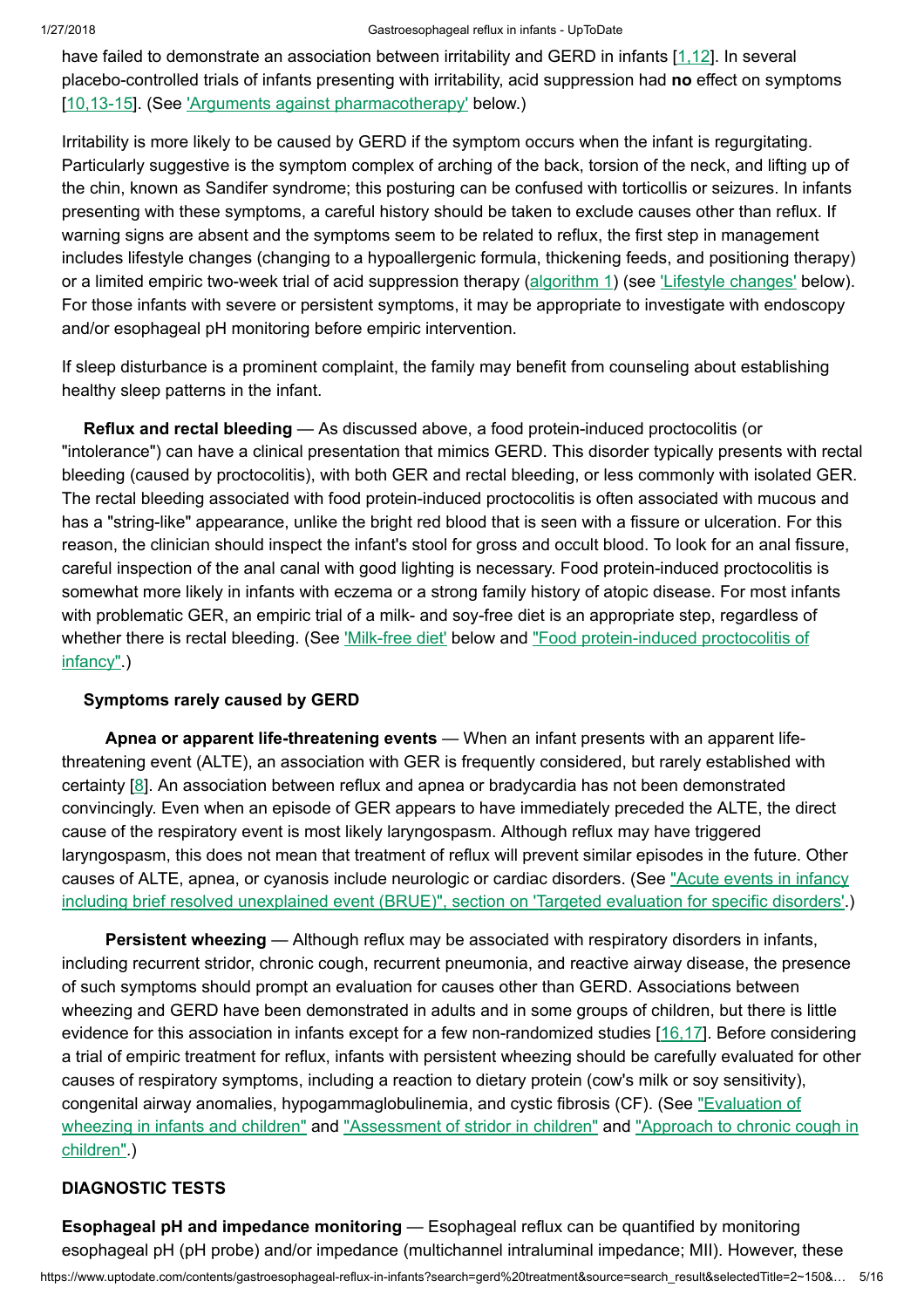#### 1/27/2018 Gastroesophageal reflux in infants - UpToDate

studies rarely are useful in evaluating gastroesophageal reflux (GER) or establishing the diagnosis of gastroesophageal reflux disease (GERD) in infants. Many healthy infants have frequent episodes of GER without pathological consequences, and there is only a weak association between abnormal results of esophageal monitoring and the presence of reflux complications (ie, GERD) in this age group [\[18-21\]](https://www.uptodate.com/contents/gastroesophageal-reflux-in-infants/abstract/18-21). Furthermore, clinical symptoms sometimes attributed to GER in young infants, such as irritability, bradycardia, or episodes of oxygen desaturation, correlate poorly with reflux events [\[21](https://www.uptodate.com/contents/gastroesophageal-reflux-in-infants/abstract/21)]. However, in special rare situations, such as infants with severe discrete episodes of symptoms (such as apnea, bradycardia, cough, or oxygen desaturation), esophageal pH and/or MII monitoring may be used in conjunction with monitoring of respirations, heart rate, or oxygen saturation to determine whether there is a [temporal relationship](https://www.uptodate.com/contents/gastroesophageal-reflux-in-infants?search=gerd%20treatment&source=search_result&selectedTitle=2~150&usage_type=default&display_rank=2#H17) between episodes of reflux and these discrete events [\[22](https://www.uptodate.com/contents/gastroesophageal-reflux-in-infants/abstract/22)] (see 'Apnea or apparent life-threatening events' above and 'Reflux and [irritability'](https://www.uptodate.com/contents/gastroesophageal-reflux-in-infants?search=gerd%20treatment&source=search_result&selectedTitle=2~150&usage_type=default&display_rank=2#H14) above). Esophageal pH monitoring can also be used to assess the adequacy of acid suppression therapy.

When monitoring of esophageal reflux is undertaken, the ideal technique is to measure both esophageal pH and MII on a single device, and recording for 24 hours [\[2](https://www.uptodate.com/contents/gastroesophageal-reflux-in-infants/abstract/2)]. MII detects reflux events regardless of pH, whereas pH monitoring detects only acid reflux. Infants and children with wheezing or coughing that occurs during sleep or when lying down, may have non-acid reflux that can be identified by MII. (See "Clinical manifestations and diagnosis of [gastroesophageal reflux](https://www.uptodate.com/contents/clinical-manifestations-and-diagnosis-of-gastroesophageal-reflux-disease-in-children-and-adolescents?sectionName=Esophageal+pH+monitoring+or+impedance+monitoring&anchor=H10&source=see_link#H10) disease in children and adolescents", section on 'Esophageal pH monitoring or impedance monitoring'.)

Radiographic studies — An upper gastrointestinal series (UGI) is not necessary for the routine evaluation of infants with GER [[1,8\]](https://www.uptodate.com/contents/gastroesophageal-reflux-in-infants/abstract/1,8). This is because the study does not reflect the frequency of reflux under physiologic conditions, and infants with and without GERD may have reflux episodes observed during the study. In selected cases, such as infants with bilious vomiting or poor weight gain, an UGI series may be helpful to exclude anatomic abnormalities such as malrotation, antral web, annular pancreas, or ectopic pancreatic tissue (which is typically found in the distal stomach) [[23\]](https://www.uptodate.com/contents/gastroesophageal-reflux-in-infants/abstract/23). Infants with persistent forceful vomiting developing during the first few months of life should be evaluated first with pyloric ultrasonography to assess for the possibility of pyloric stenosis. (See "Infantile [hypertrophic](https://www.uptodate.com/contents/infantile-hypertrophic-pyloric-stenosis?source=see_link) pyloric stenosis".)

Endoscopic studies — Upper endoscopy may be of diagnostic benefit in infants who have not responded to empiric clinical trials and/or those children who are suspected of having dietary protein intolerance that remains problematic despite dietary elimination. When endoscopy is performed, biopsies of the esophagus, stomach, or duodenum should be taken because they can reveal clinically significant diseases even when the gross appearance of the mucosa is normal. In addition to providing evidence about GERD, biopsies also may reveal inflammation characteristic of dietary protein intolerance (often termed "allergy") or other systemic disorders.

The results of the biopsies must be interpreted in the context of the infant's clinical presentation, and mild histological abnormalities may not be clinically significant. Approximately 25 percent of infants undergoing endoscopy have some evidence of esophageal inflammation [\[24](https://www.uptodate.com/contents/gastroesophageal-reflux-in-infants/abstract/24)], and the histologic findings are poorly correlated with symptoms. As an example, in a study of 19 infants with histological abnormalities including basal cell layer hyperplasia who were treated with placebo for one year as part of a randomized trial, over half displayed improvement or resolution of symptoms during the placebo treatment, despite the lack of improvement in the histology [[25\]](https://www.uptodate.com/contents/gastroesophageal-reflux-in-infants/abstract/25).

# TREATMENT OPTIONS

Lifestyle changes — Several types of lifestyle changes are suggested for infants with gastroesophageal reflux disease (GERD), or for those with uncomplicated reflux if the symptoms are distressing to the family. Although the efficacy of lifestyle changes varies with the intervention and among patients, the risks are low, so empiric trials are appropriate. In one study of 50 infants with problematic reflux, a two-week trial of combined lifestyle changes (milk-free diet, thickened feeds, antireflux positioning, and tobacco smoke avoidance), symptoms improved substantially in nearly 60 percent, and resolved in nearly 25 percent [\[26](https://www.uptodate.com/contents/gastroesophageal-reflux-in-infants/abstract/26)].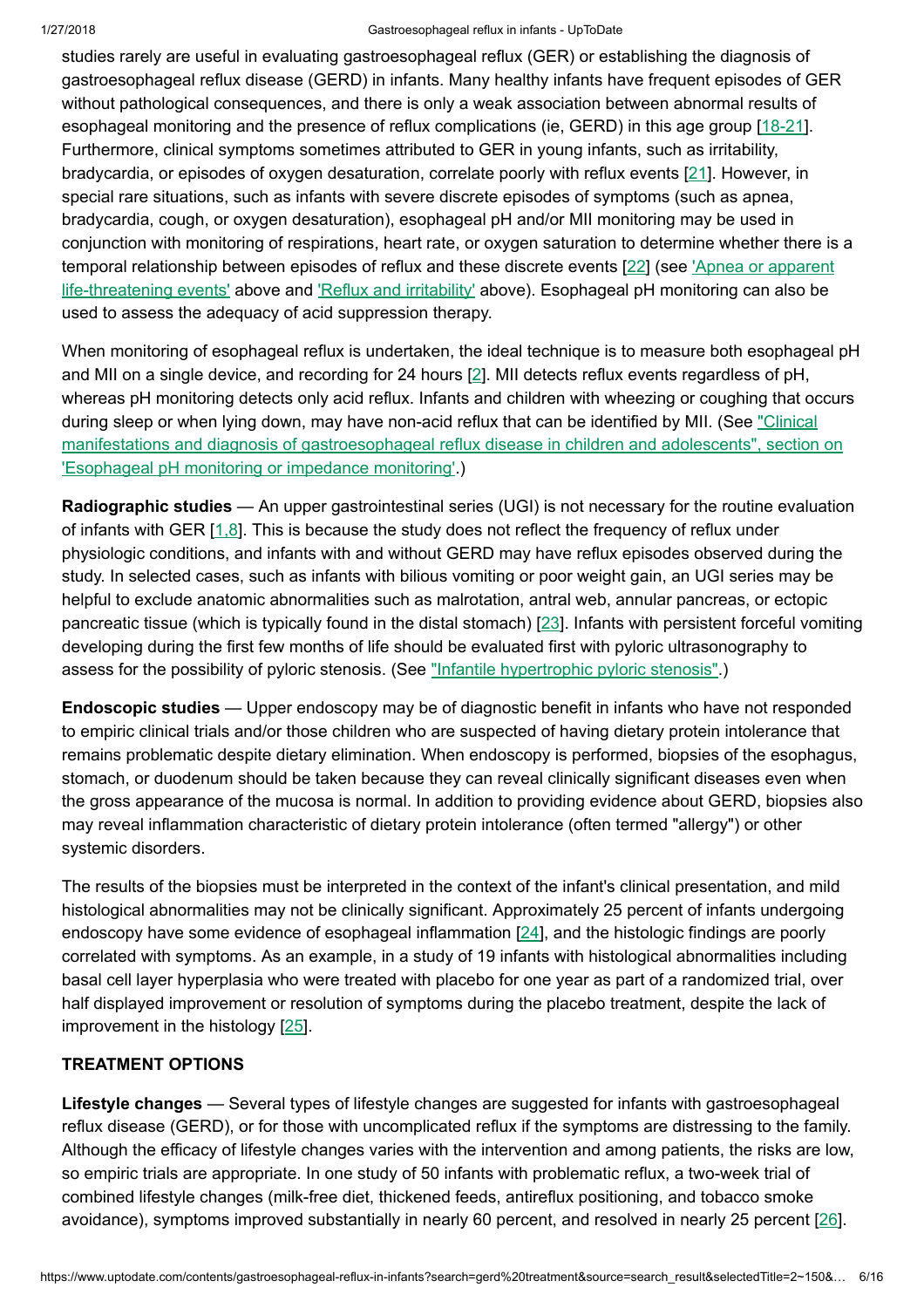Exposure to tobacco smoke — The clinician should counsel all families to avoid exposing the infant to tobacco smoke. The extent to which tobacco smoke promotes reflux in infants is not well established, but it is well established that nicotine is lowers the lower esophageal sphincter pressure. Irrespective of reflux, there are many other benefits to the infant's health by avoiding exposure to tobacco smoke. Important measures to avoid smoke exposure include smoking bans in the home and car, and if possible, cessation of [parental smoking.](https://www.uptodate.com/contents/control-of-secondhand-smoke-exposure?source=see_link) (See ["Secondhand](https://www.uptodate.com/contents/secondhand-smoke-exposure-effects-in-children?source=see_link) smoke exposure: Effects in children" and "Control of secondhand smoke exposure".)

Feeding size — Because simple reflux is promoted by gastric distention, providing smaller feedings often reduces the frequency or quantity of reflux. The clinician should provide advice to ensure that the infant is not over-fed. In general, this is most relevant for infants who are bottle-fed. For infants with suboptimal weight gain, it may be helpful to provide smaller but more frequent feedings, and/or to concentrate the formula.

Milk-free diet — We suggest an empiric trial of removing all cow's milk from the diet for infants with problematic gastroesophageal reflux (GER), and especially for those with gross or occult blood in their stool, eczema, or a strong family history of atopy. This is because food protein intolerance (typically to cow's milk) can have a clinical presentation that mimics GERD [\[1,2](https://www.uptodate.com/contents/gastroesophageal-reflux-in-infants/abstract/1,2)]. As an example, some studies report that up to 40 percent of infants with problematic GER have a food protein intolerance [[27-29](https://www.uptodate.com/contents/gastroesophageal-reflux-in-infants/abstract/27-29)]. The majority of these infants will be sensitive to cow's milk protein alone, but a substantial number are also sensitive to soy proteins. Because GERD is generally a clinical diagnosis, initiating a two-week trial of a milk- and soy-free diet is appropriate, particularly if the condition is complicated by poor weight gain, irritability, or feeding refusal [[30-33\]](https://www.uptodate.com/contents/gastroesophageal-reflux-in-infants/abstract/30-33).

Breastfed infants can be treated with careful elimination of all cow's milk proteins and beef from the mother's diet. Major sources of soy protein may need to be eliminated as well. The response to this change is often more delayed than in formula-fed infants because it takes some time to eliminate the offending protein from breast milk, and small amounts of milk or beef protein may be found in foods. These diets are difficult and adherence to the diet may become an issue over time. Some families may have improved compliance if both parents commit to taking the same diet, for convenience and to provide support. (See "Food proteininduced proctocolitis of infancy", section on ['Management'.\)](https://www.uptodate.com/contents/food-protein-induced-proctocolitis-of-infancy?sectionName=MANAGEMENT&anchor=H7&source=see_link#H7)

In formula-fed infants, we suggest switching to an extensively hydrolyzed formula (often marketed as "hypoallergenic") [\(table](https://www.uptodate.com/contents/image?imageKey=ALLRG%2F79377&topicKey=PEDS%2F5876&search=gerd+treatment&rank=2%7E150&source=see_link) 2). Because a significant number of affected infants are sensitive to soy instead of or in addition to cow's milk, substitution of soy-based formulas is not recommended. Similarly, lactose-free cow's milk-based formulas are not likely to be helpful [[34\]](https://www.uptodate.com/contents/gastroesophageal-reflux-in-infants/abstract/34). Some infants may react to corn protein, which is found in some formulas. If there is a strong suspicion of a food protein intolerance (because of bloody stools or atopic symptoms) and the infant does not respond to a hydrolyzed formula, a trial of an amino acid-based ("elemental") formula or elimination of other dietary proteins may be necessary.

Infants who respond to the dietary change are generally maintained on a milk-free diet until one year of age, at which time many (although not all) infants will have become tolerant to the protein. Infants who do not respond to dietary restriction initially may respond to a trial of other lifestyle changes as outlined below.

Breast versus formula feeding — For infants with GER who are breast fed, continuation of breast feeding should be encouraged if practicable. This is because breast feeding may have a protective effect on regurgitation in infants, based on limited data. As an example, breast-fed neonates (age two to eight days) experience less nocturnal esophageal acid exposure compared with formula-fed neonates [[35\]](https://www.uptodate.com/contents/gastroesophageal-reflux-in-infants/abstract/35). Mechanisms for this protective effect of breast feeding might include differences in gastric emptying or differential exposure of infants with a cow's milk protein intolerance, but these possibilities have not been formally evaluated.

Thickening feeds — A trial of thickening feeds is worthwhile for most infants with problematic reflux, except perhaps in infants who are preterm or overweight. The benefit of thickening feeds is modest at best,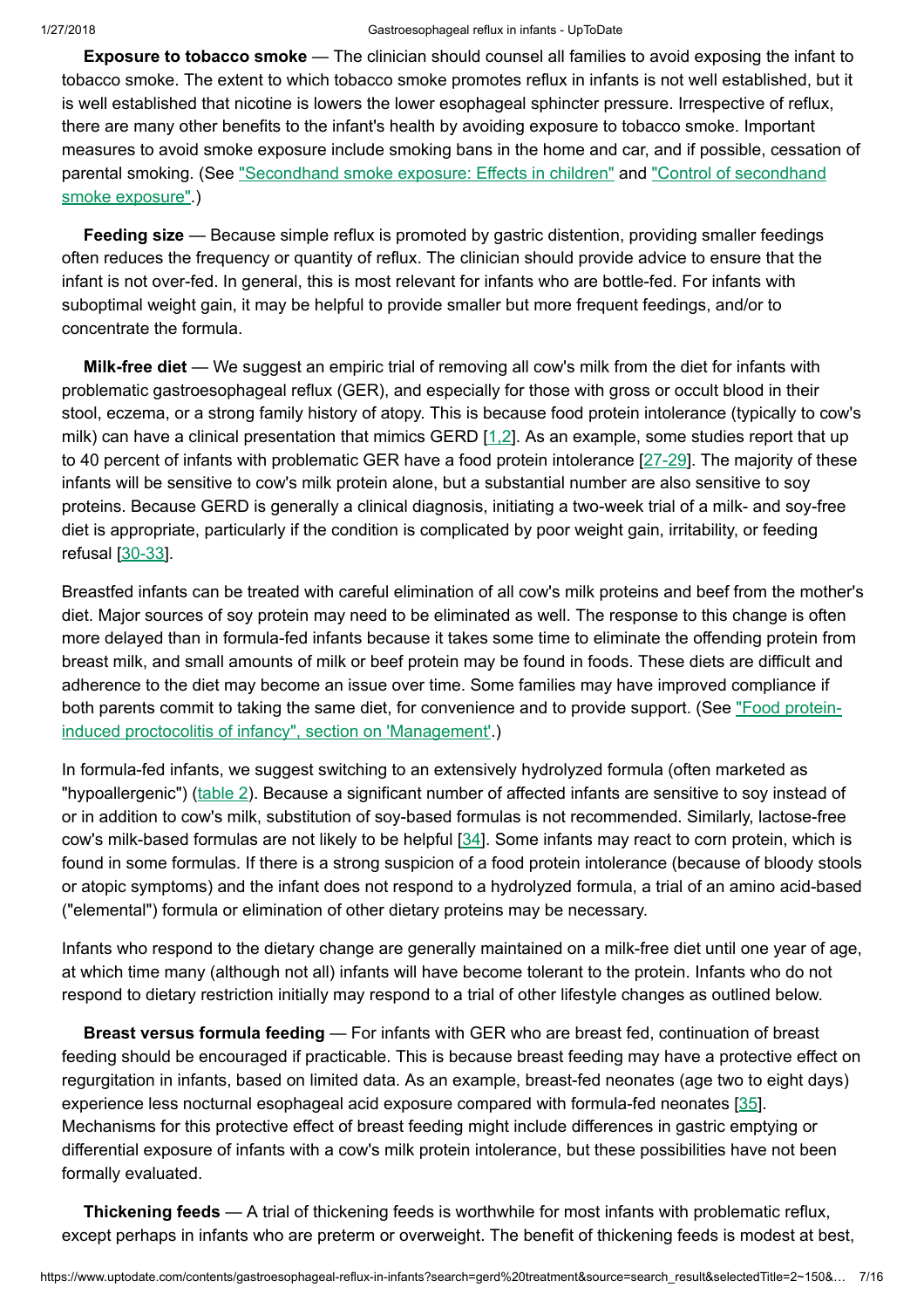#### 1/27/2018 Gastroesophageal reflux in infants - UpToDate

and for mothers who are breastfeeding, the potential benefit may not warrant the inconvenience of expressing breast milk. Breast feeding should not be stopped for the purposes of thickening feeds.

Thickening feeds appear to modestly improve some of the symptoms and objective measures of reflux frequency [[36-41\]](https://www.uptodate.com/contents/gastroesophageal-reflux-in-infants/abstract/36-41). In a meta-analysis of eight studies, thickened feeds significantly reduced the regurgitation severity score and the frequency of emesis, although not the reflux index [\[39](https://www.uptodate.com/contents/gastroesophageal-reflux-in-infants/abstract/39)]. There is no direct evidence to suggest that this symptomatic improvement corresponds to a decreased incidence of reflux-related pathology, such as esophagitis [[1\]](https://www.uptodate.com/contents/gastroesophageal-reflux-in-infants/abstract/1).

Standard formulas or expressed breast milk usually are thickened by adding oat infant cereal, up to one tablespoon of dry cereal per ounce of formula. Although rice cereal has traditionally been used for this purpose, oat cereal is now preferred because of concerns about possible contamination of rice cereal with arsenic [[42-44\]](https://www.uptodate.com/contents/gastroesophageal-reflux-in-infants/abstract/42-44). It may be necessary to adjust the nipple of the bottle to permit adequate flow of the thickened formula. Premixed formulas thickened with rice starch are available in some countries including the United States, and formulas thickened with carob flour or locust bean gum also are available in some countries. The efficacy of such pre-thickened formulas to decrease regurgitation and esophageal acid exposure has not been extensively evaluated [\[45-47](https://www.uptodate.com/contents/gastroesophageal-reflux-in-infants/abstract/45-47)].

Thickening of feeds with cereal can increase the caloric density of the formula, which may help infants who are underweight as a result of having GERD, but is not desirable in those who are overweight. The caloric density of one ounce of formula thickened with one tablespoonful of oat cereal is approximately 34 Kcal per ounce (1 tablespoon per 2 ounce formula provides a caloric density of 27 Kcal per ounce). The caloric density of formulas thickened with other substances varies. Providers and families should be alert for signs of excessive weight gain in infants fed thickened formulas, and should discontinue formula thickening as soon as it is no longer needed to control reflux symptoms.

Thickening formulas with cereal appears to be safe, although one study suggested that these children may experience increased coughing during feedings [\[48](https://www.uptodate.com/contents/gastroesophageal-reflux-in-infants/abstract/48)]. In addition, concerns have been raised about the use of a thickening agent that contains xanthan gum ("SimplyThick") because of a possible association with necrotizing enterocolitis; both premature and term infants appear to be at risk. The United States Food and Drug Administration (FDA) has issued a [warning](https://www.uptodate.com/external-redirect.do?target_url=https%3A%2F%2Fwayback.archive-it.org%2F7993%2F20161023045724%2Fhttp%3A%2F%2Fwww.fda.gov%2FNewsEvents%2FNewsroom%2FPressAnnouncements%2Fucm256253.htm&TOPIC_ID=5876) about the use of this thickening agent [[49](https://www.uptodate.com/contents/gastroesophageal-reflux-in-infants/abstract/49)]. (See ["Gastroesophageal reflux](https://www.uptodate.com/contents/gastroesophageal-reflux-in-premature-infants?sectionName=Diet&anchor=H22&source=see_link#H22) in premature infants", section on 'Diet'.)

Positioning therapy — Keeping an infant upright (eg, on a parent's shoulder) for 20 to 30 minutes after a feed seems to reduce the likelihood of regurgitation, and can be attempted when practicable. Semi-supine positioning (in an infant seat) is not helpful, as it increases reflux [\[50](https://www.uptodate.com/contents/gastroesophageal-reflux-in-infants/abstract/50)].

All infants younger than 12 months of age should be placed in the supine position for sleep, even if they have reflux. Although the prone position tends to reduce reflux [\[50-54](https://www.uptodate.com/contents/gastroesophageal-reflux-in-infants/abstract/50-54)], it is also associated with a higher risk for sudden infant death syndrome (SIDS), and this risk outweighs the potential beneficial effect of prone sleeping on reflux [\[1,2,8,55](https://www.uptodate.com/contents/gastroesophageal-reflux-in-infants/abstract/1,2,8,55)]. (See "Sudden infant death syndrome: Risk factors and risk reduction [strategies".\)](https://www.uptodate.com/contents/sudden-infant-death-syndrome-risk-factors-and-risk-reduction-strategies?source=see_link)

Lateral positioning is not recommended to treat reflux in infants. In adults, the left lateral decubitus position improved reflux as compared with the right lateral decubitus position [\[56](https://www.uptodate.com/contents/gastroesophageal-reflux-in-infants/abstract/56)]. However, results of studies in young infants are inconsistent about the effect of side positioning on reflux [[52,53](https://www.uptodate.com/contents/gastroesophageal-reflux-in-infants/abstract/52,53)]. Moreover, side positioning is associated with an increased risk for SIDS [\[55,57](https://www.uptodate.com/contents/gastroesophageal-reflux-in-infants/abstract/55,57)]. Similarly, elevation of the head of the crib is not recommended because it has no effect on reflux for infants placed in the supine position [[39\]](https://www.uptodate.com/contents/gastroesophageal-reflux-in-infants/abstract/39).

In a few infants with severe GERD (eg, those at high risk of aspiration, such as the neurologically impaired), the risks associated with persistent GERD may outweigh the risks associated with prone positioning. This decision can be made on a case-by-case basis.

**Pharmacotherapy** — Acid suppressing medications have a limited role in the treatment of infants with regurgitation. They are not valuable in treating children less than one year of age with uncomplicated GER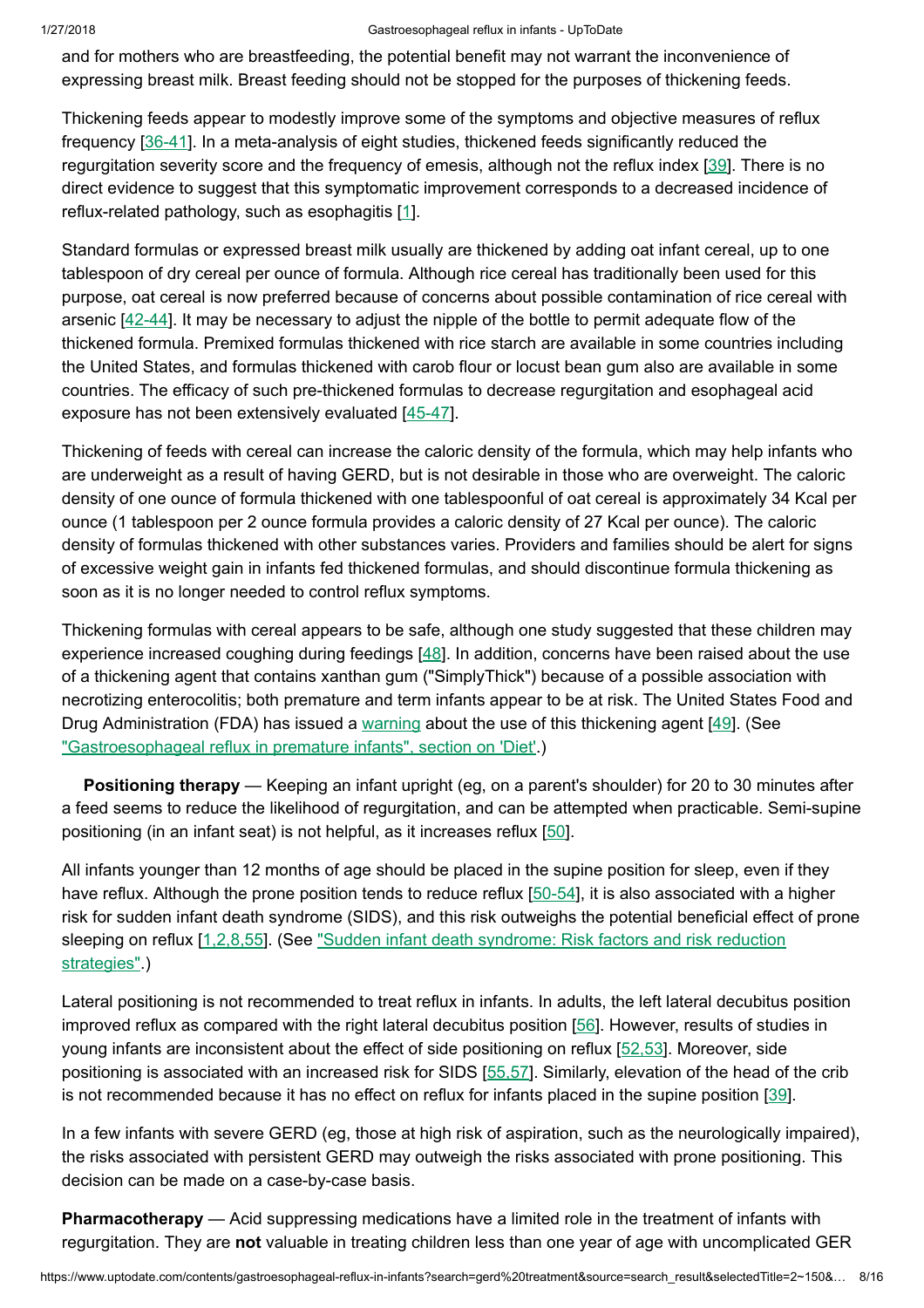("happy spitters")  $[1,8]$  $[1,8]$ .

Arguments against pharmacotherapy — Pharmacotherapy is not indicated for infants with uncomplicated reflux, based on lack of efficacy and modest safety concerns, and because the symptoms typically resolve without treatment in many infants.

In most infants with reflux managed with conservative measures alone, symptoms will improve over time with advancing age and growth. This is the case for many infants with symptoms suggestive of GERD, including parent-reported discomfort and irritability during episodes of reflux or feeding. In an observational study, over 50 percent of such infants demonstrated clinically significant improvement or resolution of symptoms with conservative measures alone, including thickened feeds, avoidance exposure to tobacco smoke, and/or elimination of cow's milk proteins from their diet (by switching to a hypoallergenic formula, or restriction of milk from mother's diet if the infant is breastfed) [\[26](https://www.uptodate.com/contents/gastroesophageal-reflux-in-infants/abstract/26)]. (See Lifestyle [changes'](https://www.uptodate.com/contents/gastroesophageal-reflux-in-infants?search=gerd%20treatment&source=search_result&selectedTitle=2~150&usage_type=default&display_rank=2#H20) above.)

A preponderance of evidence suggests that acid-suppressing medications are not effective in infants for treatment of symptoms such as regurgitation and irritability, as illustrated by the following studies:

- In a randomized trial of infants diagnosed with GERD using a standardized questionnaire of symptoms as reported by their parents, there was no difference in symptoms among infants treated with a proton pump inhibitor (PPI) as compared with those treated with placebo [\[13](https://www.uptodate.com/contents/gastroesophageal-reflux-in-infants/abstract/13)].
- A randomized trial found no difference in reflux symptoms in infants treated with a PPI as compared with placebo [\[14](https://www.uptodate.com/contents/gastroesophageal-reflux-in-infants/abstract/14)]. This study also reported that GERD symptoms worsened when infants were switched from the PPI to placebo, but this may have been due to acid rebound which has been described in other populations after withdrawal from PPI therapy.
- Based on these and other findings, a systematic review also concluded that PPIs are not effective in reducing symptoms of irritability or regurgitation in infants [\[58](https://www.uptodate.com/contents/gastroesophageal-reflux-in-infants/abstract/58)].
- In a study of infants referred to a pediatric gastroenterologist, most were treated with acid suppressive drugs before the consultation and discontinuation of the medications did not cause worsening of symptoms [[59\]](https://www.uptodate.com/contents/gastroesophageal-reflux-in-infants/abstract/59). This suggests that acid-suppressing medications are probably over-prescribed.

Safety concerns about PPIs and other drugs are outlined below. (See 'Drug [selection'](https://www.uptodate.com/contents/gastroesophageal-reflux-in-infants?search=gerd%20treatment&source=search_result&selectedTitle=2~150&usage_type=default&display_rank=2#H74343548) below.)

Indications for pharmacotherapy — Acid suppressing medications are indicated in the following situations:

- We suggest a limited trial of acid suppression (eg, two weeks) for patients with the following characteristics:
	- Infants with mild esophagitis on endoscopic biopsies. This is because mild morphometric abnormalities seen on biopsy may not be clinically significant (see ['Endoscopic](https://www.uptodate.com/contents/gastroesophageal-reflux-in-infants?search=gerd%20treatment&source=search_result&selectedTitle=2~150&usage_type=default&display_rank=2#H507464749) studies' above). If the patient has a clear clinical response to treatment, the course may be extended. Infants with esophageal atresia, chronic neuromuscular diseases (eg, developmental delay), chronic respiratory disease, such as cystic fibrosis, or diaphragmatic hiatal defects are more likely to develop erosive esophageal disease over time and may benefit from early treatment if clinically indicated [[60,61\]](https://www.uptodate.com/contents/gastroesophageal-reflux-in-infants/abstract/60,61).
	- Infants with significant symptoms suspected to be caused by GERD such as marked irritability, feeding refusal or poor weight gain, and in whom conservative measures including milk-free diet have failed. If these infants have a clear improvement in symptoms, acid suppression may be continued for three to six months, then reevaluated.
- We recommend a three to six month course of acid suppression for infants with moderate or severe esophagitis documented by endoscopic biopsies, in addition to the lifestyle changes described above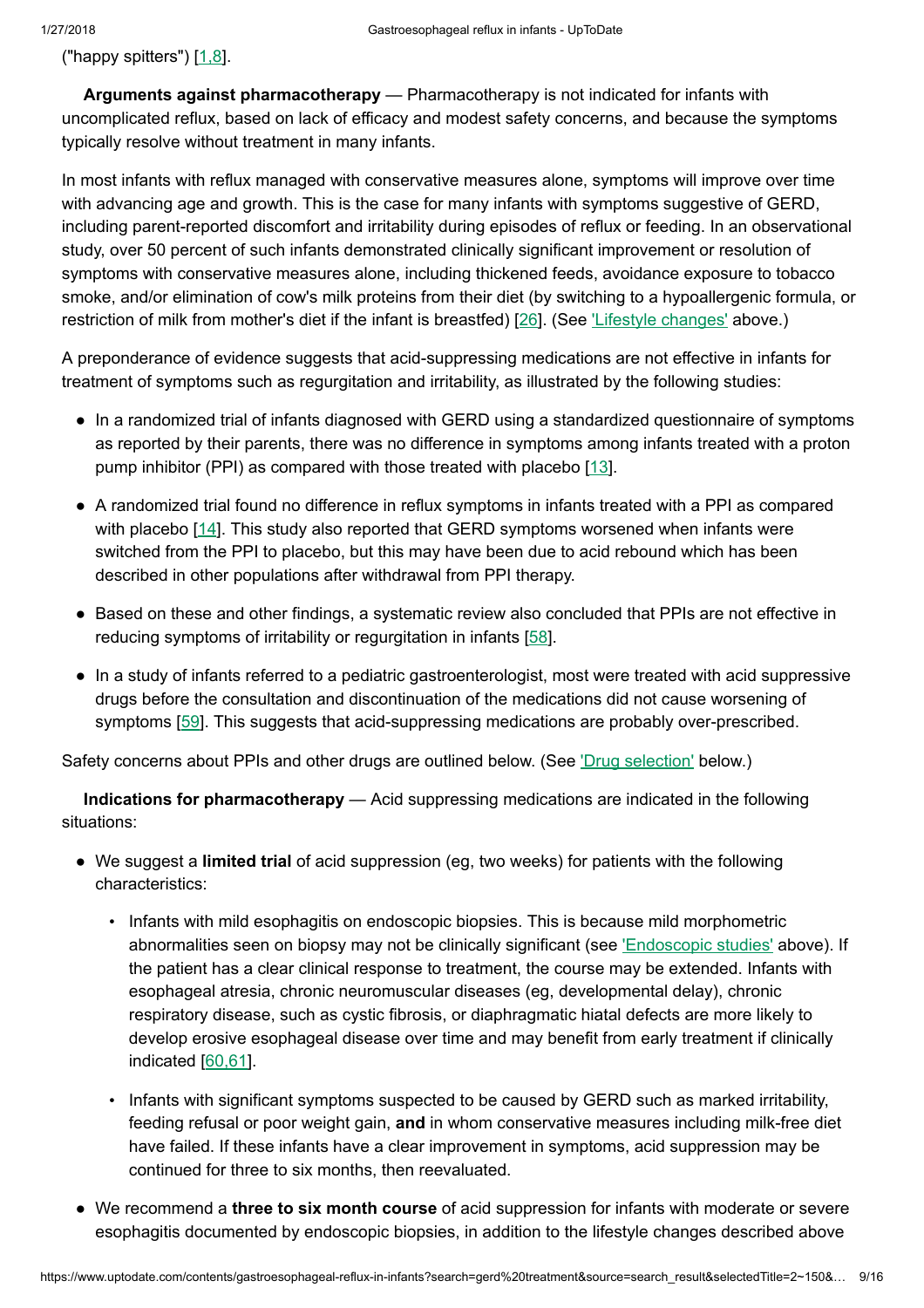[\[1,8](https://www.uptodate.com/contents/gastroesophageal-reflux-in-infants/abstract/1,8)]. Those with erosive esophagitis should undergo a repeat endoscopy to demonstrate healing after three to six months.

All patients treated with chronic PPIs should be periodically evaluated to determine whether ongoing treatment is necessary. (See *Monitoring and follow-up'* below.)

Drug selection — When pharmacotherapy is chosen as a treatment, or for a limited trial, a PPI is generally preferred over histamine type 2 receptor antagonists (H2RA). Randomized trials in adults show that PPIs lead to more rapid healing of esophagitis than H2RAs [[62\]](https://www.uptodate.com/contents/gastroesophageal-reflux-in-infants/abstract/62). There are no similar comparative, randomized trials in children, but several case series report that PPIs have healed severe esophagitis that had been unresponsive to H2RA therapy [\[63,64](https://www.uptodate.com/contents/gastroesophageal-reflux-in-infants/abstract/63,64)]. Infants and younger children metabolize PPIs more rapidly than older children and require higher per-kilogram dosing than older individuals [[65-67](https://www.uptodate.com/contents/gastroesophageal-reflux-in-infants/abstract/65-67)]. To be most effective, they should be taken 30 minutes prior to the first meal/feeding of the day. Unlike H2RAs, PPIs do not lose efficacy with prolonged use. The PPIs [omeprazole,](https://www.uptodate.com/contents/omeprazole-pediatric-drug-information?source=see_link) [lansoprazole,](https://www.uptodate.com/contents/lansoprazole-pediatric-drug-information?source=see_link) [esomeprazole,](https://www.uptodate.com/contents/esomeprazole-pediatric-drug-information?source=see_link) and [pantoprazole](https://www.uptodate.com/contents/pantoprazole-pediatric-drug-information?source=see_link) have all been studied in young children, and some have formulations that facilitate administration to infants and young children. Of these PPIs, only omeprazole and esomeprazole are currently approved by the United States FDA for use in infants older than one month of age with erosive esophagitis [\[1,68,69](https://www.uptodate.com/contents/gastroesophageal-reflux-in-infants/abstract/1,68,69)].

There are also safety concerns about the use of PPIs, including short-term acid rebound, and increased risks for pneumonia and diarrhea [[70-72\]](https://www.uptodate.com/contents/gastroesophageal-reflux-in-infants/abstract/70-72). There are theoretical reasons to consider vitamin B12 and iron deficiency in children chronically taking PPIs. In addition, studies in adults have raised theoretical concerns that long-term use of PPIs may be associated with increased risk for [osteoporosis.](https://www.uptodate.com/contents/proton-pump-inhibitors-overview-of-use-and-adverse-effects-in-the-treatment-of-acid-related-disorders?sectionName=ADVERSE+EFFECTS&anchor=H59974871&source=see_link#H59974871) (See "Proton pump inhibitors: Overview of use and adverse effects in the treatment of acid related disorders", section on 'Adverse effects'.)

H2RAs are a reasonable alternative to PPIs for a short-term trial of acid suppression. They are less effective than PPIs in reducing gastric acidity, but more effective than placebo [[73\]](https://www.uptodate.com/contents/gastroesophageal-reflux-in-infants/abstract/73). Their long-term use is limited by [tachyphylaxis](https://www.uptodate.com/contents/physiology-of-gastric-acid-secretion?sectionName=Tolerance+and+acid+rebound&anchor=H15&source=see_link#H15) (tolerance), which usually develops within a few weeks of chronic use. (See "Physiology of gastric acid secretion", section on 'Tolerance and acid rebound'.)

Antacids are not generally useful in the treatment of GER in infants. These drugs directly buffer gastric acid in the esophagus or stomach and may provide short-term relief of acid-related symptoms in older children and adults. However, in most infants with frequent regurgitation, there is little evidence suggesting that the reflux causes esophageal injury or pain. Those few infants with esophagitis should be treated with longeracting agents (PPIs or H2RAs). Moreover, chronic use of antacids in infants can be associated with aluminum toxicity, milk-alkali syndrome, or rickets, and should be avoided [[2\]](https://www.uptodate.com/contents/gastroesophageal-reflux-in-infants/abstract/2). Similar considerations apply to surface protective agents such as [sucralfate](https://www.uptodate.com/contents/sucralfate-pediatric-drug-information?source=see_link), which has not been adequately studied in infants.

Prokinetic agents currently have a minimal role in the treatment of GER in this age group. Because GER is essentially a motility disorder, use of prokinetics should theoretically enhance gastric emptying and increase resting lower esophageal sphincter pressure. However, the few prokinetic agents with any established efficacy also have significant safety concerns, including central nervous system side effects for [metoclopramide,](https://www.uptodate.com/contents/metoclopramide-pediatric-drug-information?source=see_link) and cardiac arrhythmias for cisapride, which resulted in its removal from the market in the United States and Canada. Thus, prokinetic agents should be considered for use only in carefully selected and fully informed patients, and with appropriate monitoring for concerns and drug interactions [[1\]](https://www.uptodate.com/contents/gastroesophageal-reflux-in-infants/abstract/1).

A more detailed discussion of pharmacological therapy for the pediatric age group, including safety considerations, is provided separately. Specific issues related to premature infants are discussed in a separate topic review. (See "Management of gastroesophageal reflux disease in children and adolescents", section on 'Pharmacotherapy' and ["Gastroesophageal reflux](https://www.uptodate.com/contents/management-of-gastroesophageal-reflux-disease-in-children-and-adolescents?sectionName=PHARMACOTHERAPY&anchor=H3&source=see_link#H3) in premature infants", section on 'Pharmacologic therapy'.)

Monitoring and follow-up — Because of safety concerns, patients treated with PPIs should be reevaluated on a regular basis to determine if ongoing use is necessary. In our practice, we attempt to wean patients from PPIs after six months of treatment, and then periodically thereafter, depending on symptom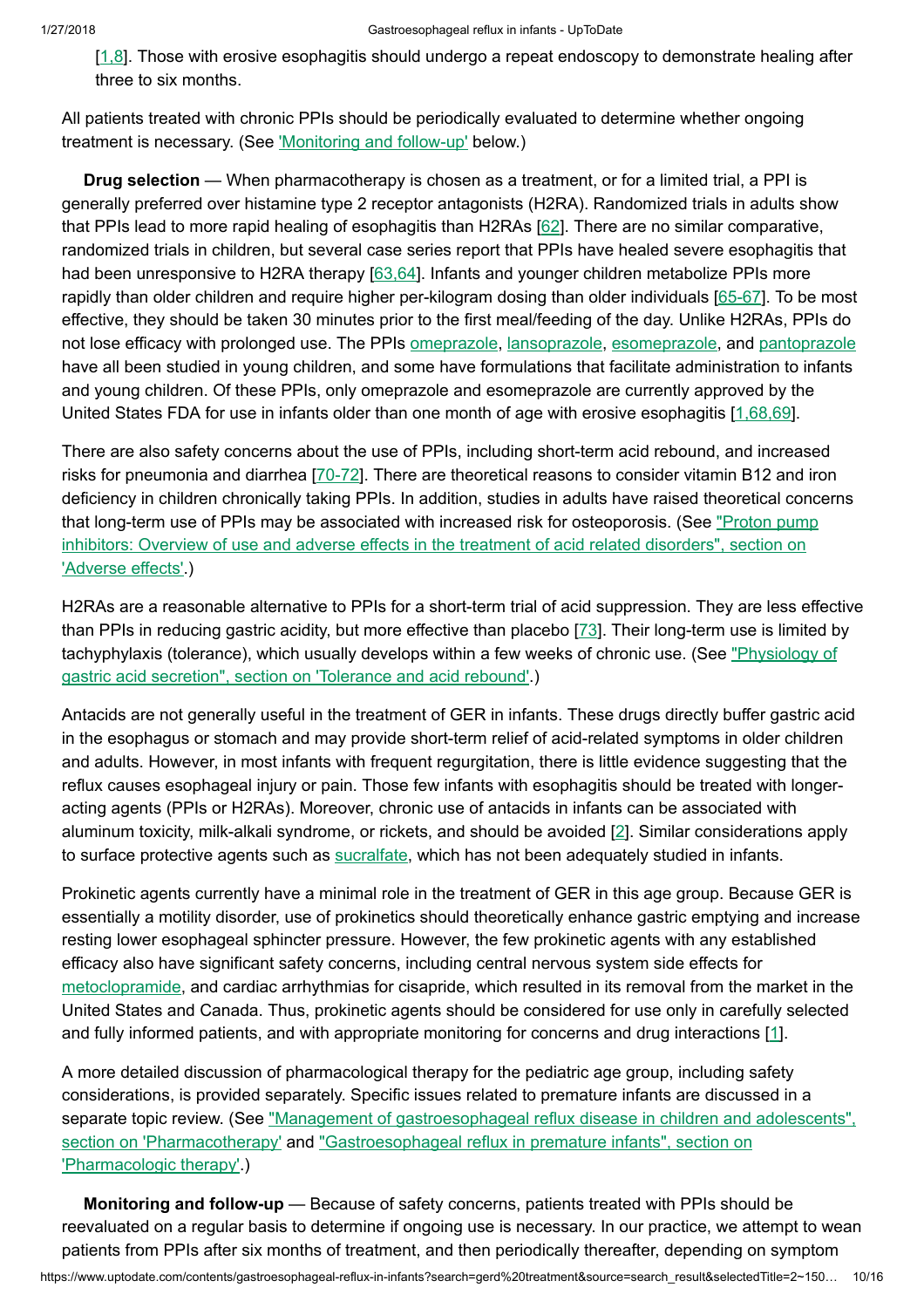control. When stopping therapy after six months, one might consider transitioning to an H2RA for two weeks, followed by tapering, to avoid acid rebound.

INFORMATION FOR PATIENTS — UpToDate offers two types of patient education materials, "The Basics" and "Beyond the Basics." The Basics patient education pieces are written in plain language, at the 5<sup>th</sup> to 6<sup>th</sup> grade reading level, and they answer the four or five key questions a patient might have about a given condition. These articles are best for patients who want a general overview and who prefer short, easy-toread materials. Beyond the Basics patient education pieces are longer, more sophisticated, and more detailed. These articles are written at the 10<sup>th</sup> to 12<sup>th</sup> grade reading level and are best for patients who want in-depth information and are comfortable with some medical jargon.

Here are the patient education articles that are relevant to this topic. We encourage you to print or e-mail these topics to your patients. (You can also locate patient education articles on a variety of subjects by searching on "patient info" and the keyword(s) of interest.)

- Basics topics (see "Patient education: Acid reflux [\(gastroesophageal reflux\)](https://www.uptodate.com/contents/acid-reflux-gastroesophageal-reflux-in-babies-the-basics?source=see_link) in babies (The Basics)")
- Beyond the Basics topics (see "Patient education: Acid reflux [\(gastroesophageal reflux\)](https://www.uptodate.com/contents/acid-reflux-gastroesophageal-reflux-in-infants-beyond-the-basics?source=see_link) in infants (Beyond the Basics)")

# SUMMARY AND RECOMMENDATIONS

- Gastroesophageal reflux (GER) and regurgitation are extremely common during infancy and typically resolve on their own by one year of age. Most infants with frequent, uncomplicated regurgitation do not require intervention or evaluation beyond a careful history and physical examination. The term gastroesophageal reflux disease (GERD) is used when the reflux has pathological consequences, such as esophagitis, nutritional compromise, or respiratory complications.
- Infants presenting with frequent regurgitation should be evaluated for the presence of warning signs suggestive of underlying pathological disease ([table](https://www.uptodate.com/contents/image?imageKey=PEDS%2F61133&topicKey=PEDS%2F5876&search=gerd+treatment&rank=2%7E150&source=see_link) 1). Warning signs include consistent forceful vomiting (especially, prior to 12 weeks of age), bilious vomiting, marked hematemesis, constipation or diarrhea, symptoms or signs of neurologic disease (macrocephaly, microcephaly, seizures, hypo- or hypertonia), abdominal tenderness or distension, hepatosplenomegaly, fever, failure to thrive, or other systemic symptoms. In most cases, a careful history and physical examination will be adequate to identify these warning signs. (See 'Warning signals of [underlying](https://www.uptodate.com/contents/gastroesophageal-reflux-in-infants?search=gerd%20treatment&source=search_result&selectedTitle=2~150&usage_type=default&display_rank=2#H11) pathology' above.)
- Infants without warning signs and who feed well and are not unusually irritable, have uncomplicated GER rather than GERD. We suggest not using acid-suppressing or other drugs for these infants ([Grade](https://www.uptodate.com/contents/grade/5?title=Grade%202B&topicKey=PEDS/5876) 2B). Education and reassurance without any other specific intervention usually is sufficient. If the symptom is problematic for the family, treatment options include thickening of the formula or expressed breast milk, or a brief trial of eliminating cow's milk from the diet. (See 'Uncomplicated [gastroesophageal reflux'](https://www.uptodate.com/contents/gastroesophageal-reflux-in-infants?search=gerd%20treatment&source=search_result&selectedTitle=2~150&usage_type=default&display_rank=2#H12) above and 'Lifestyle [changes'](https://www.uptodate.com/contents/gastroesophageal-reflux-in-infants?search=gerd%20treatment&source=search_result&selectedTitle=2~150&usage_type=default&display_rank=2#H20) above.)
- Infants without warning signs but with other symptoms such as poor weight gain, feeding refusal, or irritability, usually can be managed with one or more lifestyle changes, including avoidance of tobacco smoke, changes in feeding patterns, thickening of feeds, positioning therapy, and a trial of a cow's milkfree diet [\(algorithm](https://www.uptodate.com/contents/image?imageKey=PEDS%2F62732&topicKey=PEDS%2F5876&search=gerd+treatment&rank=2%7E150&source=see_link) 1). The rationale for the milk-free diet is that a substantial percentage of infants with problematic reflux have an underlying food protein intolerance (typically cow's milk). The trial is particularly important for (but not limited to) infants with gross or occult blood in the stool, eczema, or a strong family history of atopic disease. Other diagnoses and treatments should be explored if there is not a clear [response](https://www.uptodate.com/contents/gastroesophageal-reflux-in-infants?search=gerd%20treatment&source=search_result&selectedTitle=2~150&usage_type=default&display_rank=2#H21) to the diet change within a few weeks. (See 'Lifestyle [changes'](https://www.uptodate.com/contents/gastroesophageal-reflux-in-infants?search=gerd%20treatment&source=search_result&selectedTitle=2~150&usage_type=default&display_rank=2#H20) above and 'Milkfree diet' above.)
- We recommend that all infants, including those with reflux, be positioned supine for sleep ([Grade](https://www.uptodate.com/contents/grade/3?title=Grade%201C&topicKey=PEDS/5876) 1C). Although prone positioning tends to decrease reflux, it also is a significant risk factor for sudden infant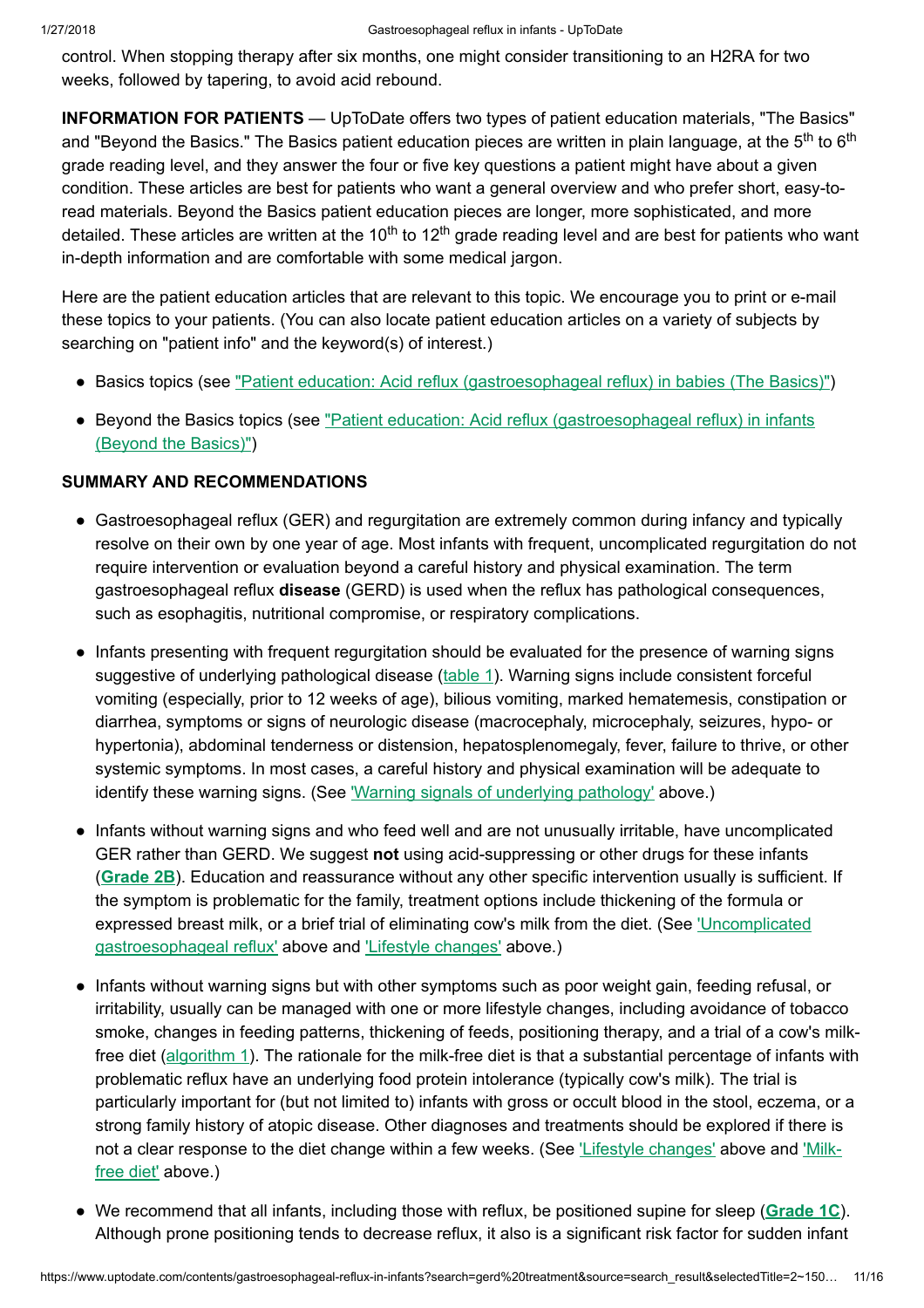death syndrome (SIDS). Semi-supine positioning (eg, in an infant seat) is not helpful and even exacerbates reflux. Lateral positioning may or may not improve reflux, and is also associated with an increased risk for SIDS. (See "Sudden infant death syndrome: Risk factors and risk reduction strategies" and ['Positioning](https://www.uptodate.com/contents/sudden-infant-death-syndrome-risk-factors-and-risk-reduction-strategies?source=see_link) therapy' above.)

- There are many causes of irritability in infants. If the history suggests a strong temporal association between episodes of irritability and reflux, a limited empiric trial of acid suppression and/or evaluation for reflux (using esophageal impedance and/or pH monitoring) or endoscopy is appropriate. (See 'Reflux and [irritability'](https://www.uptodate.com/contents/gastroesophageal-reflux-in-infants?search=gerd%20treatment&source=search_result&selectedTitle=2~150&usage_type=default&display_rank=2#H14) above.)
- Acid suppressing medications are indicated in the following situations (see *'Indications for* [pharmacotherapy'](https://www.uptodate.com/contents/gastroesophageal-reflux-in-infants?search=gerd%20treatment&source=search_result&selectedTitle=2~150&usage_type=default&display_rank=2#H59702266) above):
	- For infants with **moderate or severe** esophagitis documented by endoscopic biopsies, we recommend treatment with an acid-suppressing medication for three to six months ([Grade](https://www.uptodate.com/contents/grade/2?title=Grade%201B&topicKey=PEDS/5876) 1B), in conjunction with lifestyle changes. For initial treatment, we suggest choosing a proton pump inhibitor (PPI) ([Grade](https://www.uptodate.com/contents/grade/5?title=Grade%202B&topicKey=PEDS/5876) 2B).
	- For infants with mild esophagitis on endoscopic biopsies, or those with significant symptoms suspected to be caused by GERD such as poor weight gain, feeding refusal, or marked irritability that is temporally associated with reflux episodes, and in whom conservative measures including milk-free diet have failed, we suggest a limited trial of acid [suppression](https://www.uptodate.com/contents/grade/6?title=Grade%202C&topicKey=PEDS/5876) (eg, two weeks) (Grade 2C). Either a PPI or a histamine type 2 receptor antagonist (H2RA) is an appropriate choice for this short-term trial of acid suppression in this group. If these infants have an unequivocal improvement in symptoms, acid suppression may be continued for three to six months, then reevaluated. (See 'Drug [selection'](https://www.uptodate.com/contents/gastroesophageal-reflux-in-infants?search=gerd%20treatment&source=search_result&selectedTitle=2~150&usage_type=default&display_rank=2#H74343548) above.)

All patients treated with chronic PPIs should be periodically evaluated to determine whether ongoing treatment is necessary. (See ['Monitoring](https://www.uptodate.com/contents/gastroesophageal-reflux-in-infants?search=gerd%20treatment&source=search_result&selectedTitle=2~150&usage_type=default&display_rank=2#H74344263) and follow-up' above.)

• Surgical procedures to treat reflux, such as fundoplication, are rarely indicated in infants younger than one year of age. However, some children who present with reflux during infancy may ultimately require surgical management later in childhood. (See "Management of [gastroesophageal reflux](https://www.uptodate.com/contents/management-of-gastroesophageal-reflux-disease-in-children-and-adolescents?sectionName=SURGERY&anchor=H12&source=see_link#H12) disease in children and adolescents", section on 'Surgery'.)

Use of UpToDate is subject to the [Subscription](https://www.uptodate.com/legal/license) and License Agreement.

## **REFERENCES**

- 1. Vandenplas Y, Rudolph CD, Di Lorenzo C, et al. Pediatric [gastroesophageal reflux](https://www.uptodate.com/contents/gastroesophageal-reflux-in-infants/abstract/1) clinical practice guidelines: joint recommendations of the North American Society for Pediatric Gastroenterology, Hepatology, and Nutrition (NASPGHAN) and the European Society for Pediatric Gastroenterology, Hepatology, and Nutrition (ESPGHAN). J Pediatr Gastroenterol Nutr 2009; 49:498.
- 2. Lightdale JR, Gremse DA, Section on Gastroenterology, Hepatology, and Nutrition. [Gastroesophageal](https://www.uptodate.com/contents/gastroesophageal-reflux-in-infants/abstract/2) reflux: management guidance for the pediatrician. Pediatrics 2013; 131:e1684.
- 3. Vandenplas Y, Goyvaerts H, Helven R, Sacre L. [Gastroesophageal reflux,](https://www.uptodate.com/contents/gastroesophageal-reflux-in-infants/abstract/3) as measured by 24-hour pH monitoring, in 509 healthy infants screened for risk of sudden infant death syndrome. Pediatrics 1991; 88:834.
- 4. Campanozzi A, Boccia G, Pensabene L, et al. Prevalence and natural history of [gastroesophageal](https://www.uptodate.com/contents/gastroesophageal-reflux-in-infants/abstract/4) reflux: pediatric prospective survey. Pediatrics 2009; 123:779.
- 5. Nelson SP, Chen EH, Syniar GM, Christoffel KK. Prevalence of symptoms of [gastroesophageal reflux](https://www.uptodate.com/contents/gastroesophageal-reflux-in-infants/abstract/5) during infancy. A pediatric practice-based survey. Pediatric Practice Research Group. Arch Pediatr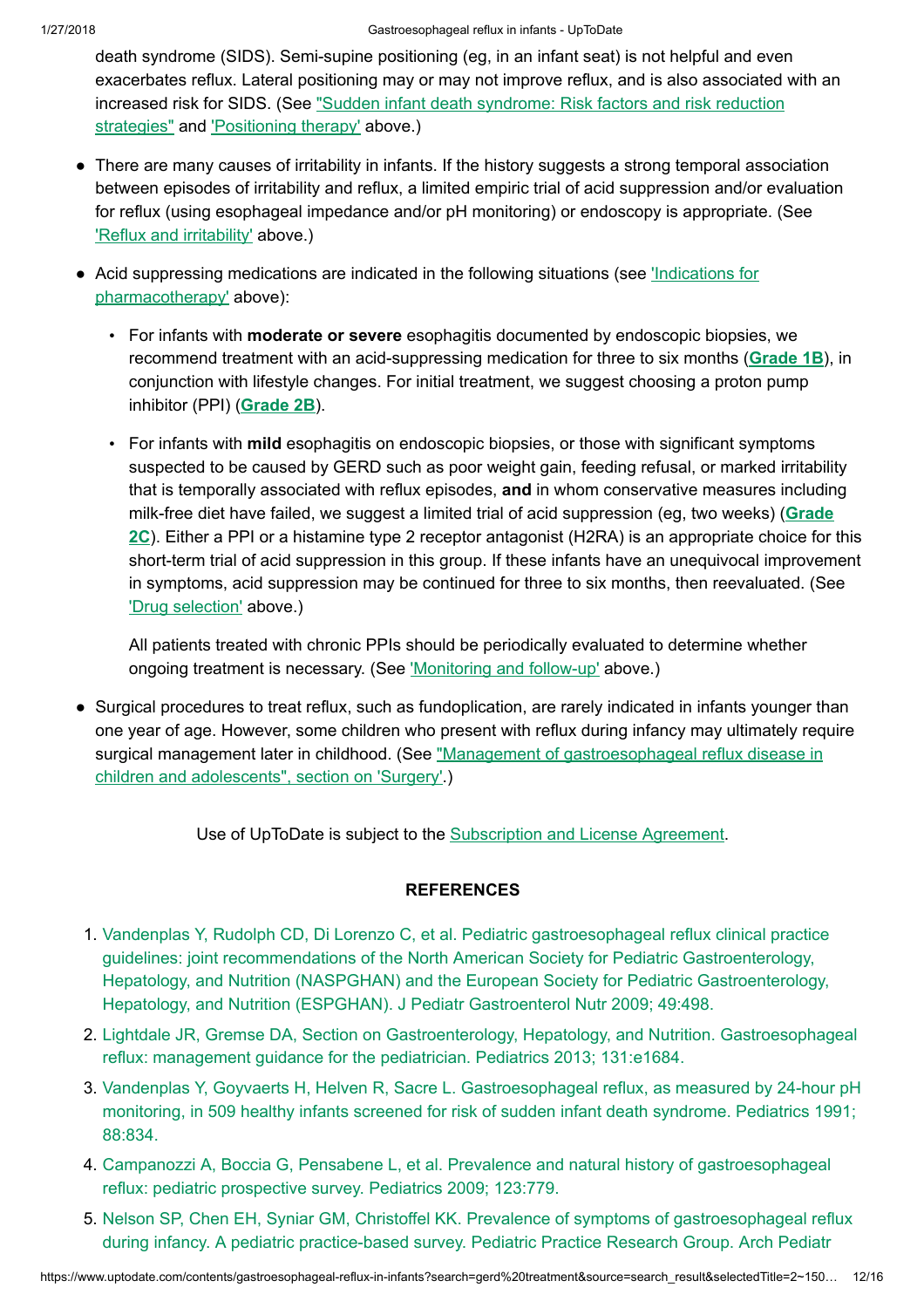Adolesc Med 1997; [151:569.](https://www.uptodate.com/contents/gastroesophageal-reflux-in-infants/abstract/5)

- 6. Nelson SP, Chen EH, Syniar GM, Christoffel KK. One-year follow-up of symptoms of [gastroesophageal reflux](https://www.uptodate.com/contents/gastroesophageal-reflux-in-infants/abstract/6) during infancy. Pediatric Practice Research Group. Pediatrics 1998; 102:E67.
- 7. Martin AJ, Pratt N, Kennedy JD, et al. Natural history and [familial relationships](https://www.uptodate.com/contents/gastroesophageal-reflux-in-infants/abstract/7) of infant spilling to 9 years of age. Pediatrics 2002; 109:1061.
- 8. Davies I, Burman-Roy S, Murphy MS, Guideline Development Group. [Gastro-oesophageal reflux](https://www.uptodate.com/contents/gastroesophageal-reflux-in-infants/abstract/8) disease in children: NICE guidance. BMJ 2015; 350:g7703.
- 9. Scherer LD, [Zikmund-Fisher](https://www.uptodate.com/contents/gastroesophageal-reflux-in-infants/abstract/9) BJ, Fagerlin A, Tarini BA. Influence of "GERD" label on parents' decision to medicate infants. Pediatrics 2013; 131:839.
- 10. Moore DJ, Tao BS, Lines DR, et al. Double-blind placebo-controlled trial of omeprazole in irritable infants with [gastroesophageal reflux.](https://www.uptodate.com/contents/gastroesophageal-reflux-in-infants/abstract/10) J Pediatr 2003; 143:219.
- 11. Feranchak AP, Orenstein SR, Cohn JF. Behaviors associated with onset of [gastroesophageal reflux](https://www.uptodate.com/contents/gastroesophageal-reflux-in-infants/abstract/11) episodes in infants. Prospective study using split-screen video and pH probe. Clin Pediatr (Phila) 1994; 33:654.
- 12. Vandenplas Y, Badriul H, Verghote M, et al. [Oesophageal pH](https://www.uptodate.com/contents/gastroesophageal-reflux-in-infants/abstract/12) monitoring and reflux oesophagitis in irritable infants. Eur J Pediatr 2004; 163:300.
- 13. Orenstein SR, Hassall E, Furmaga-Jablonska W, et al. Multicenter, double-blind, randomized, placebocontrolled trial assessing the efficacy and safety of proton pump inhibitor lansoprazole in infants with symptoms of [gastroesophageal reflux](https://www.uptodate.com/contents/gastroesophageal-reflux-in-infants/abstract/13) disease. J Pediatr 2009; 154:514.
- 14. Winter H, Kum-Nji P, Mahomedy SH, et al. Efficacy and safety of pantoprazole delayed-release granules for oral suspension in a placebo-controlled [treatment-withdrawal study](https://www.uptodate.com/contents/gastroesophageal-reflux-in-infants/abstract/14) in infants 1-11 months old with symptomatic GERD. J Pediatr Gastroenterol Nutr 2010; 50:609.
- 15. [Gieruszczak-Białek](https://www.uptodate.com/contents/gastroesophageal-reflux-in-infants/abstract/15) D, Konarska Z, Skórka A, et al. No effect of proton pump inhibitors on crying and irritability in infants: systematic review of randomized controlled trials. J Pediatr 2015; 166:767.
- 16. Sheikh S, Stephen T, Howell L, Eid N. [Gastroesophageal reflux](https://www.uptodate.com/contents/gastroesophageal-reflux-in-infants/abstract/16) in infants with wheezing. Pediatr Pulmonol 1999; 28:181.
- 17. Eid NS, Shepherd RW, Thomson MA. Persistent wheezing and [gastroesophageal reflux](https://www.uptodate.com/contents/gastroesophageal-reflux-in-infants/abstract/17) in infants. Pediatr Pulmonol 1994; 18:39.
- 18. Hyams JS, Ricci A Jr, Leichtner AM. Clinical and laboratory correlates of esophagitis in young children. J Pediatr [Gastroenterol Nutr](https://www.uptodate.com/contents/gastroesophageal-reflux-in-infants/abstract/18) 1988; 7:52.
- 19. Heine RG, Cameron DJ, Chow CW, et al. Esophagitis in distressed infants: poor diagnostic agreement between [esophageal pH](https://www.uptodate.com/contents/gastroesophageal-reflux-in-infants/abstract/19) monitoring and histopathologic findings. J Pediatr 2002; 140:14.
- 20. Salvatore S, Hauser B, Vandemaele K, et al. [Gastroesophageal reflux](https://www.uptodate.com/contents/gastroesophageal-reflux-in-infants/abstract/20) disease in infants: how much is predictable with questionnaires, pH-metry, endoscopy and histology? J Pediatr Gastroenterol Nutr 2005; 40:210.
- 21. Funderburk A, Nawab U, Abraham S, et al. Temporal Association Between Reflux-like Behaviors and [Gastroesophageal Reflux](https://www.uptodate.com/contents/gastroesophageal-reflux-in-infants/abstract/21) in Preterm and Term Infants. J Pediatr Gastroenterol Nutr 2016; 62:556.
- 22. Colletti RB, Christie DL, Orenstein SR. Statement of the North American Society for Pediatric Gastroenterology and Nutrition (NASPGN). Indications for pediatric esophageal pH monitoring. J Pediatr [Gastroenterol Nutr](https://www.uptodate.com/contents/gastroesophageal-reflux-in-infants/abstract/22) 1995; 21:253.
- 23. Valusek PA, St Peter SD, Keckler SJ, et al. Does an upper gastrointestinal study change operative management for [gastroesophageal reflux?](https://www.uptodate.com/contents/gastroesophageal-reflux-in-infants/abstract/23) J Pediatr Surg 2010; 45:1169.
- 24. Volonaki E, Sebire NJ, Borrelli O, et al. [Gastrointestinal endoscopy](https://www.uptodate.com/contents/gastroesophageal-reflux-in-infants/abstract/24) and mucosal biopsy in the first year of life: indications and outcome. J Pediatr Gastroenterol Nutr 2012; 55:62.
- 25. Orenstein SR, Shalaby TM, Kelsey SF, Frankel E. Natural history of infant reflux esophagitis: symptoms and morphometric histology during one year without [pharmacotherapy.](https://www.uptodate.com/contents/gastroesophageal-reflux-in-infants/abstract/25) Am J Gastroenterol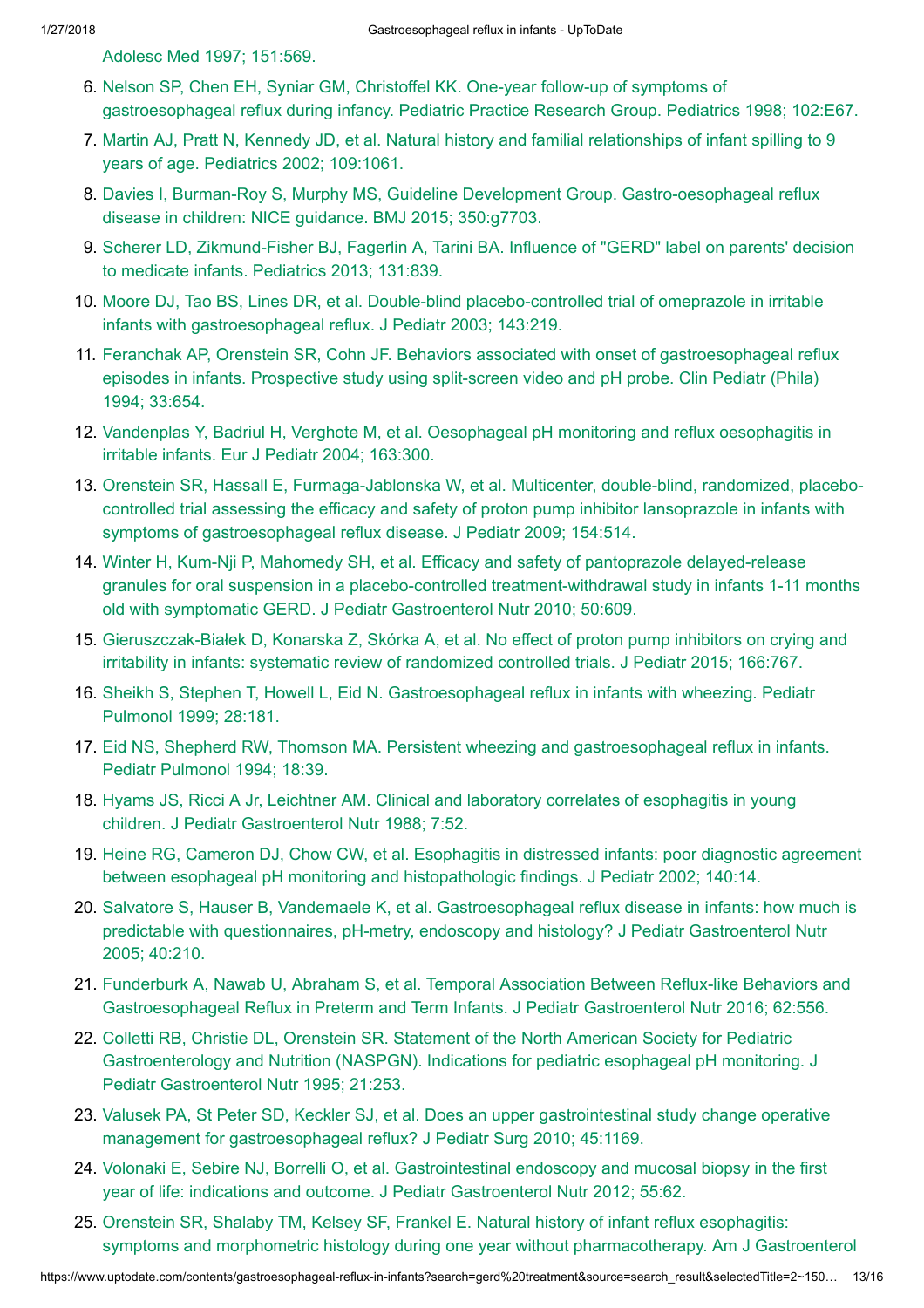2006; [101:628.](https://www.uptodate.com/contents/gastroesophageal-reflux-in-infants/abstract/25)

- 26. Orenstein SR, McGowan JD. Efficacy of conservative therapy as taught in the primary care setting for symptoms suggesting infant [gastroesophageal reflux.](https://www.uptodate.com/contents/gastroesophageal-reflux-in-infants/abstract/26) J Pediatr 2008; 152:310.
- 27. Iacono G, Carroccio A, Cavataio F, et al. [Gastroesophageal reflux](https://www.uptodate.com/contents/gastroesophageal-reflux-in-infants/abstract/27) and cow's milk allergy in infants: a prospective study. J Allergy Clin Immunol 1996; 97:822.
- 28. Salvatore S, Vandenplas Y. [Gastroesophageal reflux](https://www.uptodate.com/contents/gastroesophageal-reflux-in-infants/abstract/28) and cow milk allergy: is there a link? Pediatrics 2002; 110:972.
- 29. Nielsen RG, Bindslev-Jensen C, Kruse-Andersen S, Husby S. Severe [gastroesophageal reflux](https://www.uptodate.com/contents/gastroesophageal-reflux-in-infants/abstract/29) disease and cow milk hypersensitivity in infants and children: disease association and evaluation of a new challenge procedure. J Pediatr Gastroenterol Nutr 2004; 39:383.
- 30. Forget P, Arends JW. Cow's milk protein allergy and [gastro-oesophageal reflux.](https://www.uptodate.com/contents/gastroesophageal-reflux-in-infants/abstract/30) Eur J Pediatr 1985; 144:298.
- 31. Cavataio F, Iacono G, Montalto G, et al. [Gastroesophageal reflux](https://www.uptodate.com/contents/gastroesophageal-reflux-in-infants/abstract/31) associated with cow's milk allergy in infants: which diagnostic examinations are useful? Am J Gastroenterol 1996; 91:1215.
- 32. Hill DJ, Heine RG, Cameron DJ, et al. Role of food protein intolerance in infants with persistent distress attributed to reflux [esophagitis.](https://www.uptodate.com/contents/gastroesophageal-reflux-in-infants/abstract/32) J Pediatr 2000; 136:641.
- 33. Hill DJ, Roy N, Heine RG, et al. Effect of a low-allergen [maternal diet](https://www.uptodate.com/contents/gastroesophageal-reflux-in-infants/abstract/33) on colic among breastfed infants: a randomized, controlled trial. Pediatrics 2005; 116:e709.
- 34. Sherman AL, Anderson J, Rudolph CD, Walker LS. Lactose-Free Milk or Soy-Based Formulas Do Not Improve Caregivers' Distress or Perceptions of Difficult Infant Behavior. J Pediatr [Gastroenterol Nutr](https://www.uptodate.com/contents/gastroesophageal-reflux-in-infants/abstract/34) 2015; 61:119.
- 35. Heacock HJ, Jeffery HE, Baker JL, Page M. Influence of breast versus formula milk on physiological [gastroesophageal reflux](https://www.uptodate.com/contents/gastroesophageal-reflux-in-infants/abstract/35) in healthy, newborn infants. J Pediatr Gastroenterol Nutr 1992; 14:41.
- 36. Vandenplas Y, Sacré L. Milk-thickening agents as a treatment for [gastroesophageal reflux.](https://www.uptodate.com/contents/gastroesophageal-reflux-in-infants/abstract/36) Clin Pediatr (Phila) 1987; 26:66.
- 37. Bailey DJ, Andres JM, Danek GD, Pineiro-Carrero VM. Lack of efficacy of thickened feeding as treatment for [gastroesophageal reflux.](https://www.uptodate.com/contents/gastroesophageal-reflux-in-infants/abstract/37) J Pediatr 1987; 110:187.
- 38. Orenstein SR, Magill HL, Brooks P. Thickening of infant feedings for therapy of [gastroesophageal](https://www.uptodate.com/contents/gastroesophageal-reflux-in-infants/abstract/38) reflux. J Pediatr 1987; 110:181.
- 39. Craig WR, Hanlon-Dearman A, Sinclair C, et al. Metoclopramide, thickened feedings, and positioning for [gastro-oesophageal reflux](https://www.uptodate.com/contents/gastroesophageal-reflux-in-infants/abstract/39) in children under two years. Cochrane Database Syst Rev 2004; :CD003502.
- 40. Vanderhoof JA, Moran JR, Harris CL, et al. Efficacy of a pre-thickened infant formula: a multicenter, double-blind, randomized, placebo-controlled parallel group trial in 104 infants with symptomatic [gastroesophageal reflux.](https://www.uptodate.com/contents/gastroesophageal-reflux-in-infants/abstract/40) Clin Pediatr (Phila) 2003; 42:483.
- 41. Horvath A, Dziechciarz P, Szajewska H. The effect of thickened-feed interventions on [gastroesophageal reflux](https://www.uptodate.com/contents/gastroesophageal-reflux-in-infants/abstract/41) in infants: systematic review and meta-analysis of randomized, controlled trials. Pediatrics 2008; 122:e1268.
- 42. US Food and Drug Administration. Questions & Answers: Arsenic in rice and rice products. www.fda.g ov/Food/FoodborneIllnessContaminants/Metals/ucm319948.htm (Accessed on October 29, 2014).
- 43. American Academy of Pediatrics, AAP group offers advice to reduce infants' exposure to arsenic in ric e, AAP News 2014; 35:13. Available at: http://aapnews.aappublications.org/content/35/11/13.1 (Acces sed on February 09, 2015).
- 44. Hojsak I, Braegger C, Bronsky J, et al. Arsenic in rice: a cause for concern. J Pediatr [Gastroenterol](https://www.uptodate.com/contents/gastroesophageal-reflux-in-infants/abstract/44) Nutr 2015; 60:142.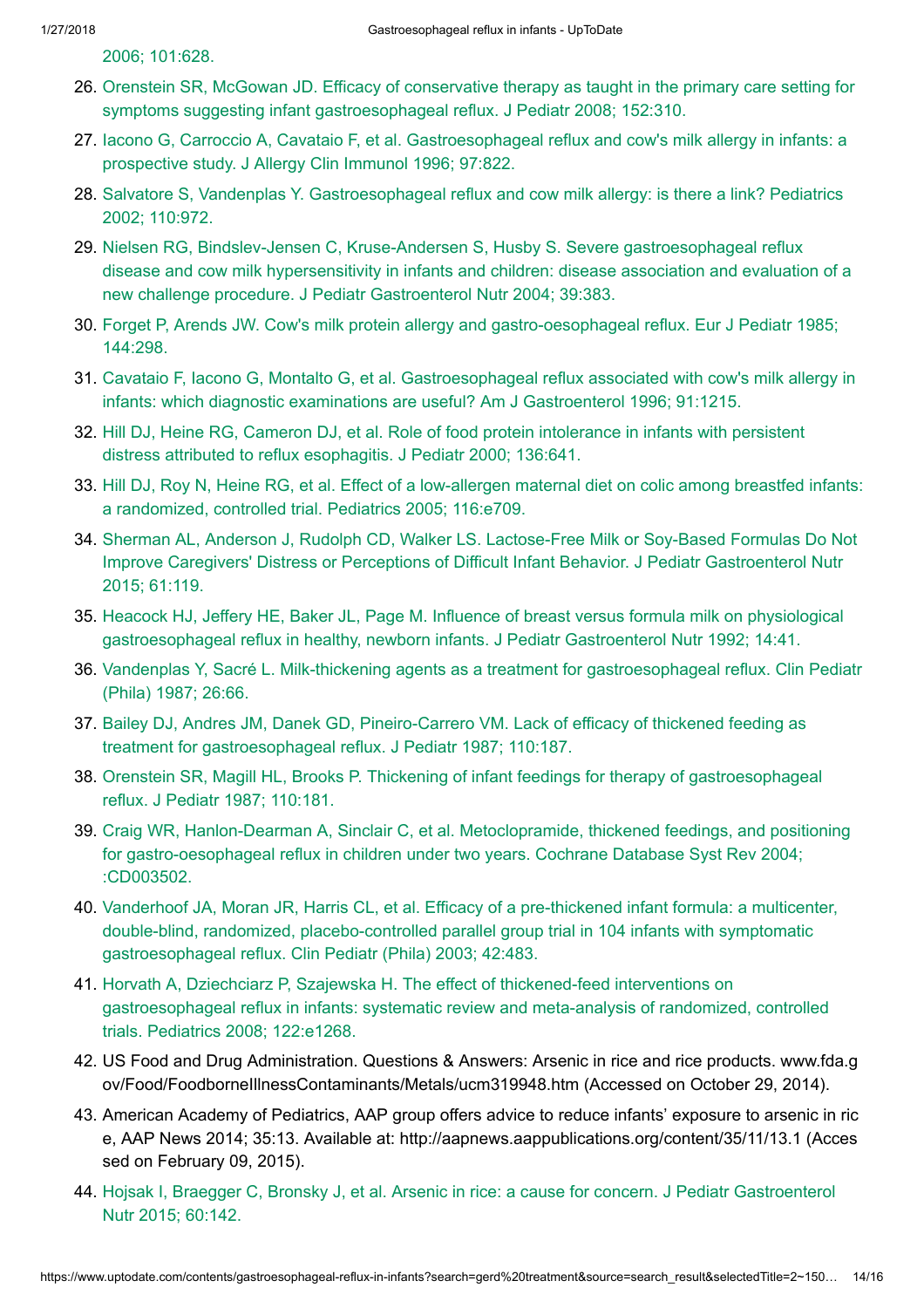- 45. Vandenplas Y, Hachimi-Idrissi S, Casteels A, et al. A clinical trial with an ["anti-regurgitation"](https://www.uptodate.com/contents/gastroesophageal-reflux-in-infants/abstract/45) formula. Eur J Pediatr 1994; 153:419.
- 46. Borrelli O, Salvia G, Campanozzi A, et al. Use of a new thickened formula for treatment of symptomatic gastrooesophageal reflux in infants. Ital J [Gastroenterol Hepatol 1997;](https://www.uptodate.com/contents/gastroesophageal-reflux-in-infants/abstract/46) 29:237.
- 47. Wenzl TG, Schneider S, Scheele F, et al. Effects of thickened feeding on [gastroesophageal reflux](https://www.uptodate.com/contents/gastroesophageal-reflux-in-infants/abstract/47) in infants: a placebo-controlled crossover study using intraluminal impedance. Pediatrics 2003; 111:e355.
- 48. Orenstein SR, Shalaby TM, Putnam PE. Thickened feedings as a cause of increased coughing when used as therapy for [gastroesophageal reflux](https://www.uptodate.com/contents/gastroesophageal-reflux-in-infants/abstract/48) in infants. J Pediatr 1992; 121:913.
- 49. US Food and Drug Administration. UPDATE: June 5, 2011: FDA Continues to Investigate Necrotizing Enterocolitis and SimplyThick Following Company's Recall. https://wayback.archive-it.org/7993/20161 023045724/http://www.fda.gov/NewsEvents/Newsroom/PressAnnouncements/ucm256253.htm (Acces sed on November 15, 2017).
- 50. Orenstein SR, Whitington PF, Orenstein DM. The infant seat as treatment for [gastroesophageal reflux.](https://www.uptodate.com/contents/gastroesophageal-reflux-in-infants/abstract/50) N Engl J Med 1983; 309:760.
- 51. Meyers WF, Herbst JJ. Effectiveness of positioning therapy for [gastroesophageal reflux.](https://www.uptodate.com/contents/gastroesophageal-reflux-in-infants/abstract/51) Pediatrics 1982; 69:768.
- 52. Vandenplas Y, Sacre-Smits L. Seventeen-hour continuous esophageal pH monitoring in the newborn: evaluation of the influence of position in asymptomatic and symptomatic babies. J Pediatr [Gastroenterol Nutr](https://www.uptodate.com/contents/gastroesophageal-reflux-in-infants/abstract/52) 1985; 4:356.
- 53. Tobin JM, McCloud P, Cameron DJ. Posture and [gastro-oesophageal reflux:](https://www.uptodate.com/contents/gastroesophageal-reflux-in-infants/abstract/53) a case for left lateral positioning. Arch Dis Child 1997; 76:254.
- 54. Orenstein SR. Prone positioning in infant [gastroesophageal reflux:](https://www.uptodate.com/contents/gastroesophageal-reflux-in-infants/abstract/54) is elevation of the head worth the trouble? J Pediatr 1990; 117:184.
- 55. Task Force on Sudden Infant Death Syndrome, Moon RY. SIDS and other sleep-related infant deaths: expansion of [recommendations](https://www.uptodate.com/contents/gastroesophageal-reflux-in-infants/abstract/55) for a safe infant sleeping environment. Pediatrics 2011; 128:e1341.
- 56. Khoury RM, Camacho-Lobato L, Katz PO, et al. Influence of spontaneous sleep positions on nighttime recumbent reflux in patients with [gastroesophageal reflux](https://www.uptodate.com/contents/gastroesophageal-reflux-in-infants/abstract/56) disease. Am J Gastroenterol 1999; 94:2069.
- 57. Li DK, Petitti DB, Willinger M, et al. Infant sleeping position and the risk of sudden infant death syndrome in California, 1997-2000. Am J [Epidemiol 2003;](https://www.uptodate.com/contents/gastroesophageal-reflux-in-infants/abstract/57) 157:446.
- 58. van der Pol RJ, Smits MJ, van Wijk MP, et al. Efficacy of proton-pump inhibitors in children with [gastroesophageal reflux](https://www.uptodate.com/contents/gastroesophageal-reflux-in-infants/abstract/58) disease: a systematic review. Pediatrics 2011; 127:925.
- 59. Khoshoo V, Edell D, Thompson A, Rubin M. Are we [overprescribing](https://www.uptodate.com/contents/gastroesophageal-reflux-in-infants/abstract/59) antireflux medications for infants with regurgitation? Pediatrics 2007; 120:946.
- 60. Hassall E, Kerr W, El-Serag HB. [Characteristics](https://www.uptodate.com/contents/gastroesophageal-reflux-in-infants/abstract/60) of children receiving proton pump inhibitors continuously for up to 11 years duration. J Pediatr 2007; 150:262.
- 61. Hassall E. Co-morbidities in childhood Barrett's esophagus. J Pediatr [Gastroenterol Nutr](https://www.uptodate.com/contents/gastroesophageal-reflux-in-infants/abstract/61) 1997; 25:255.
- 62. Chiba N, De Gara CJ, Wilkinson JM, Hunt RH. Speed of healing and symptom relief in grade II to IV [gastroesophageal reflux](https://www.uptodate.com/contents/gastroesophageal-reflux-in-infants/abstract/62) disease: a meta-analysis. Gastroenterology 1997; 112:1798.
- 63. Hassall E. Decisions in diagnosing and managing chronic [gastroesophageal reflux](https://www.uptodate.com/contents/gastroesophageal-reflux-in-infants/abstract/63) disease in children. J Pediatr 2005; 146:S3.
- 64. Hassall E, Israel D, Shepherd R, et al. Omeprazole for treatment of chronic erosive esophagitis in children: a multicenter study of efficacy, safety, tolerability and dose [requirements.](https://www.uptodate.com/contents/gastroesophageal-reflux-in-infants/abstract/64) International Pediatric Omeprazole Study Group. J Pediatr 2000; 137:800.
- 65. Gibbons TE, Gold BD. The use of proton pump inhibitors in children: a [comprehensive](https://www.uptodate.com/contents/gastroesophageal-reflux-in-infants/abstract/65) review. Paediatr Drugs 2003; 5:25.